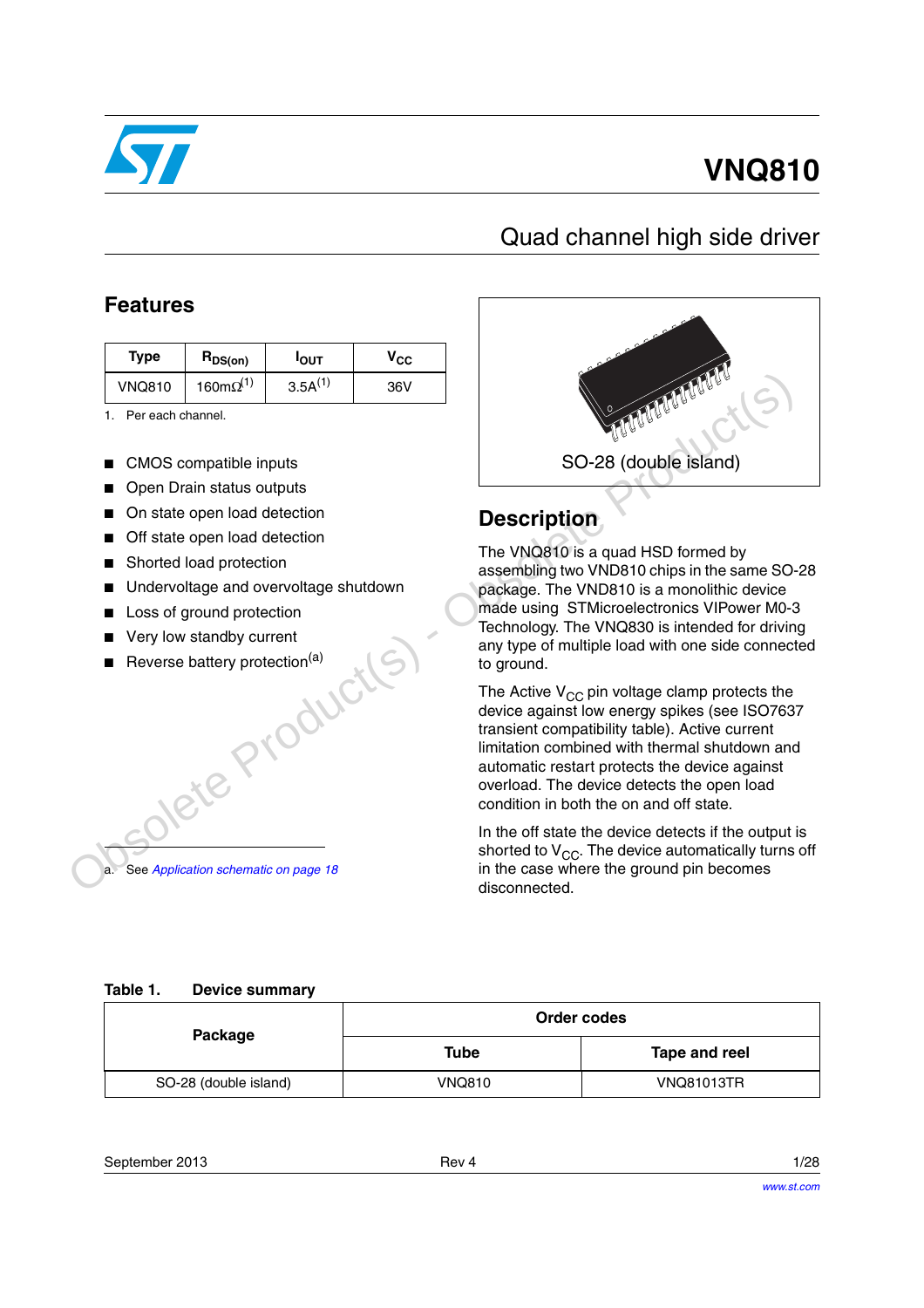## **Contents**

| 2.1  |       |                                                                                                                                                                |
|------|-------|----------------------------------------------------------------------------------------------------------------------------------------------------------------|
| 2.2  |       |                                                                                                                                                                |
| 2.3  |       |                                                                                                                                                                |
| 2.4  |       |                                                                                                                                                                |
|      |       |                                                                                                                                                                |
| 3.1  |       |                                                                                                                                                                |
|      | 3.1.1 |                                                                                                                                                                |
|      | 3.1.2 |                                                                                                                                                                |
| 3.2  |       |                                                                                                                                                                |
| 3.3  |       |                                                                                                                                                                |
| 3.4  |       |                                                                                                                                                                |
| 3.5  |       |                                                                                                                                                                |
|      |       |                                                                                                                                                                |
| 4.1  |       |                                                                                                                                                                |
|      |       |                                                                                                                                                                |
| 5.12 |       |                                                                                                                                                                |
| 5.2  |       |                                                                                                                                                                |
|      |       |                                                                                                                                                                |
|      |       | Solution 1: a resistor in the ground line (RGND only)  18<br>Solution 2: a diode $(D_{GND})$ in the ground line $\ldots \ldots \ldots \ldots \ldots \ldots$ 19 |

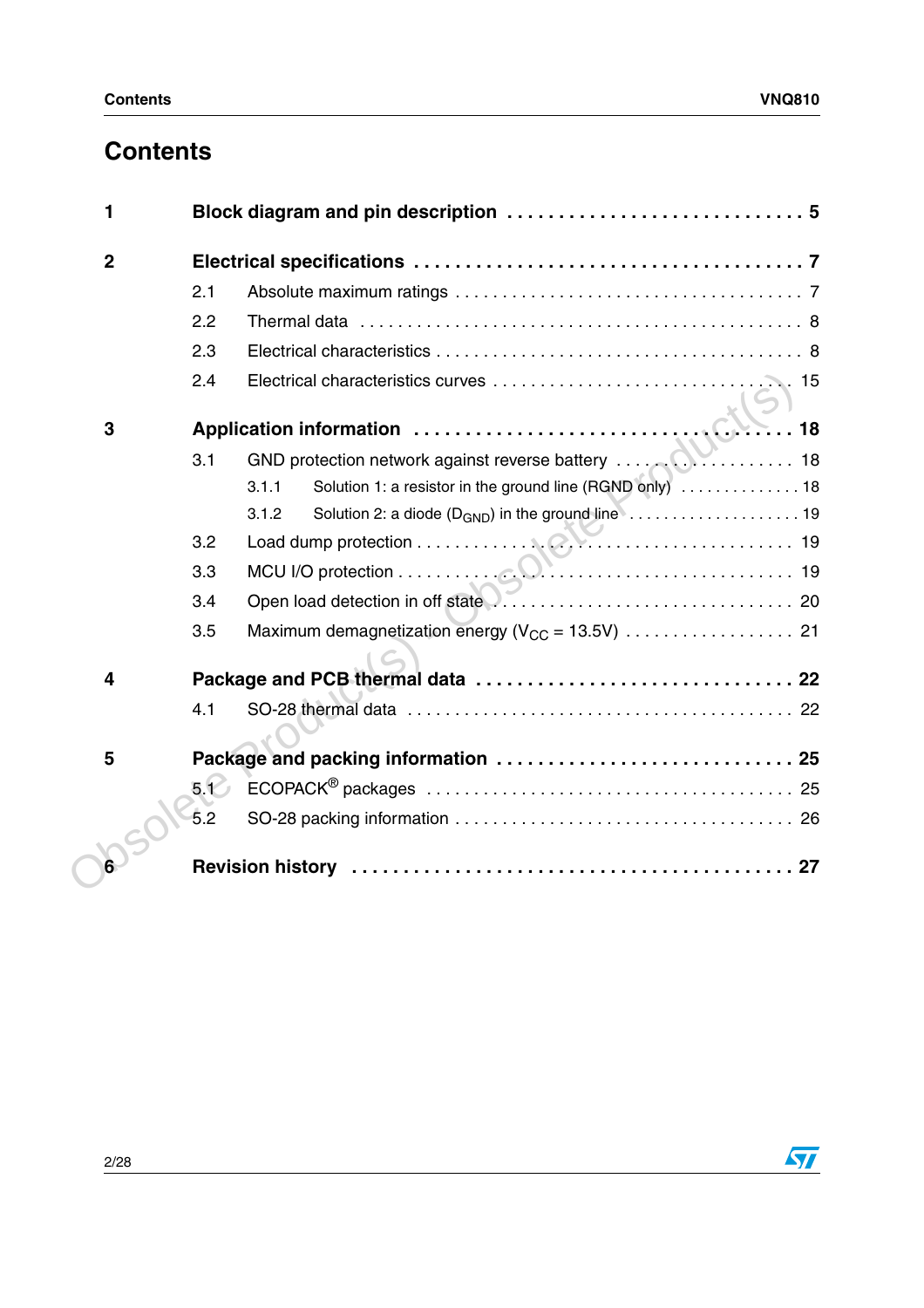### **List of tables**

| Table 1. |                         |  |
|----------|-------------------------|--|
| Table 2. |                         |  |
| Table 3. |                         |  |
|          |                         |  |
|          |                         |  |
|          |                         |  |
|          |                         |  |
|          |                         |  |
|          |                         |  |
|          |                         |  |
|          |                         |  |
|          |                         |  |
|          |                         |  |
|          |                         |  |
|          |                         |  |
|          |                         |  |
|          | Obsolute Production (S) |  |
|          |                         |  |

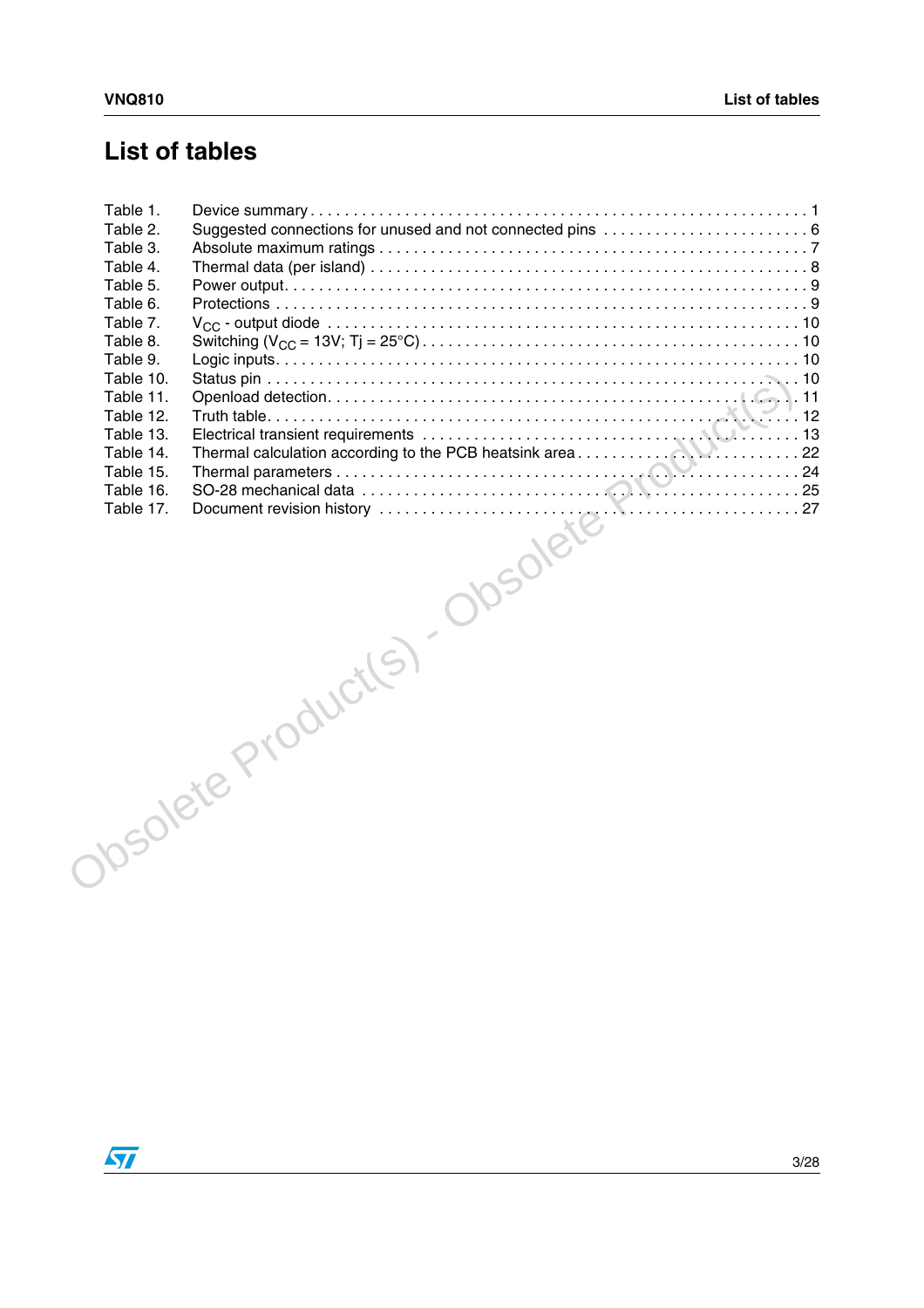## **List of figures**

| Figure 1.  |                                                    |  |
|------------|----------------------------------------------------|--|
| Figure 2.  |                                                    |  |
| Figure 3.  |                                                    |  |
| Figure 4.  |                                                    |  |
| Figure 5.  |                                                    |  |
| Figure 6.  |                                                    |  |
| Figure 7.  |                                                    |  |
| Figure 8.  |                                                    |  |
| Figure 9.  |                                                    |  |
| Figure 10. |                                                    |  |
| Figure 11. |                                                    |  |
| Figure 12. |                                                    |  |
| Figure 13. |                                                    |  |
| Figure 14. |                                                    |  |
| Figure 15. |                                                    |  |
| Figure 16. |                                                    |  |
| Figure 17. |                                                    |  |
| Figure 18. |                                                    |  |
| Figure 19. |                                                    |  |
| Figure 20. |                                                    |  |
| Figure 21. |                                                    |  |
| Figure 22. |                                                    |  |
| Figure 23. |                                                    |  |
| Figure 24. |                                                    |  |
| Figure 25. |                                                    |  |
| Figure 26. |                                                    |  |
| Figure 27. |                                                    |  |
| Figure 28. |                                                    |  |
| Figure 29. | Thermal impedance junction ambient single pulse 23 |  |
| Figure 30. |                                                    |  |
| Figure 31. |                                                    |  |
| Figure 32. |                                                    |  |
| Figure 33. |                                                    |  |
|            |                                                    |  |
|            |                                                    |  |
|            |                                                    |  |
|            |                                                    |  |
|            |                                                    |  |
|            |                                                    |  |
|            |                                                    |  |

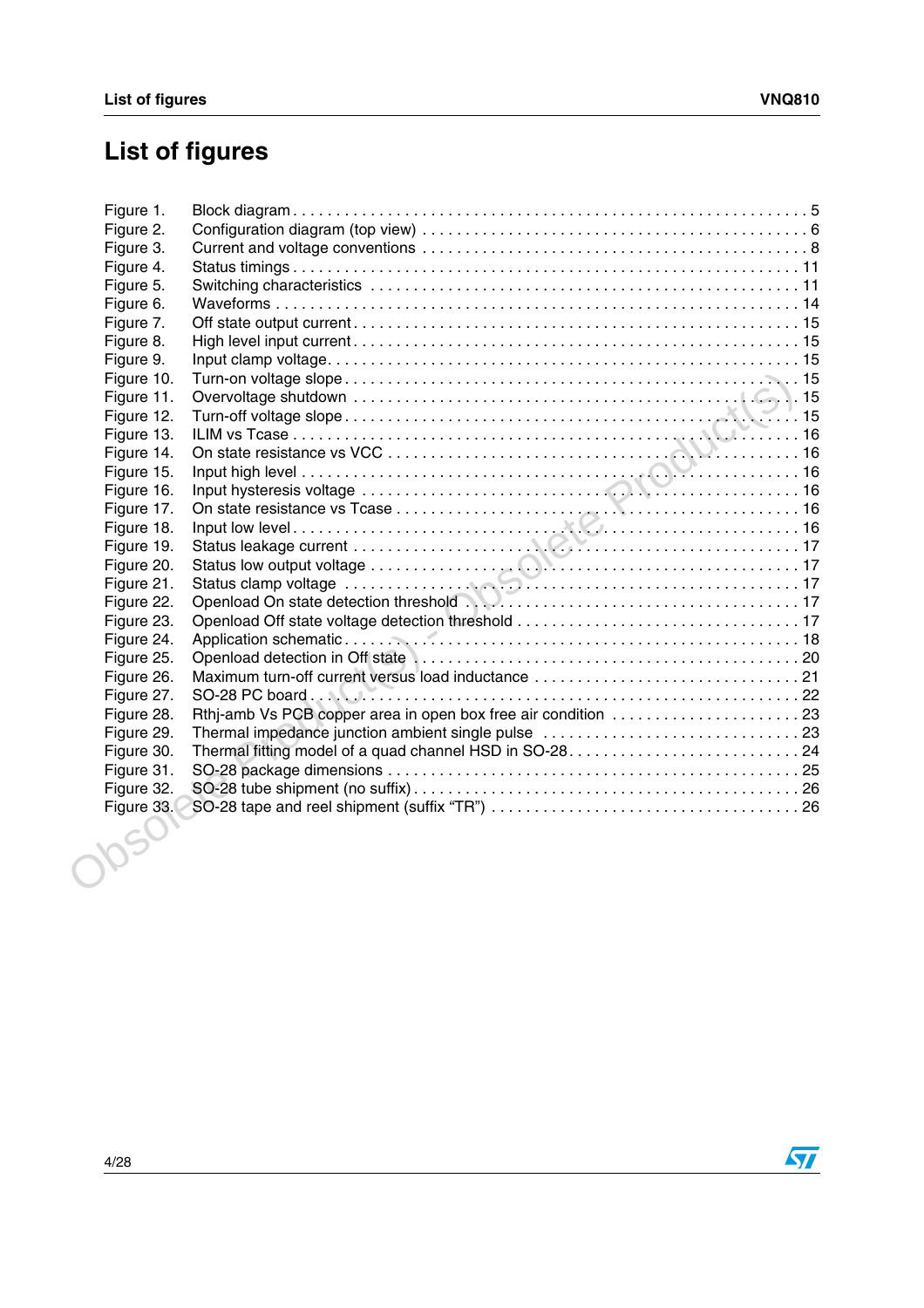# <span id="page-4-0"></span>**1 Block diagram and pin description**



### <span id="page-4-1"></span>**Figure 1. Block diagram**

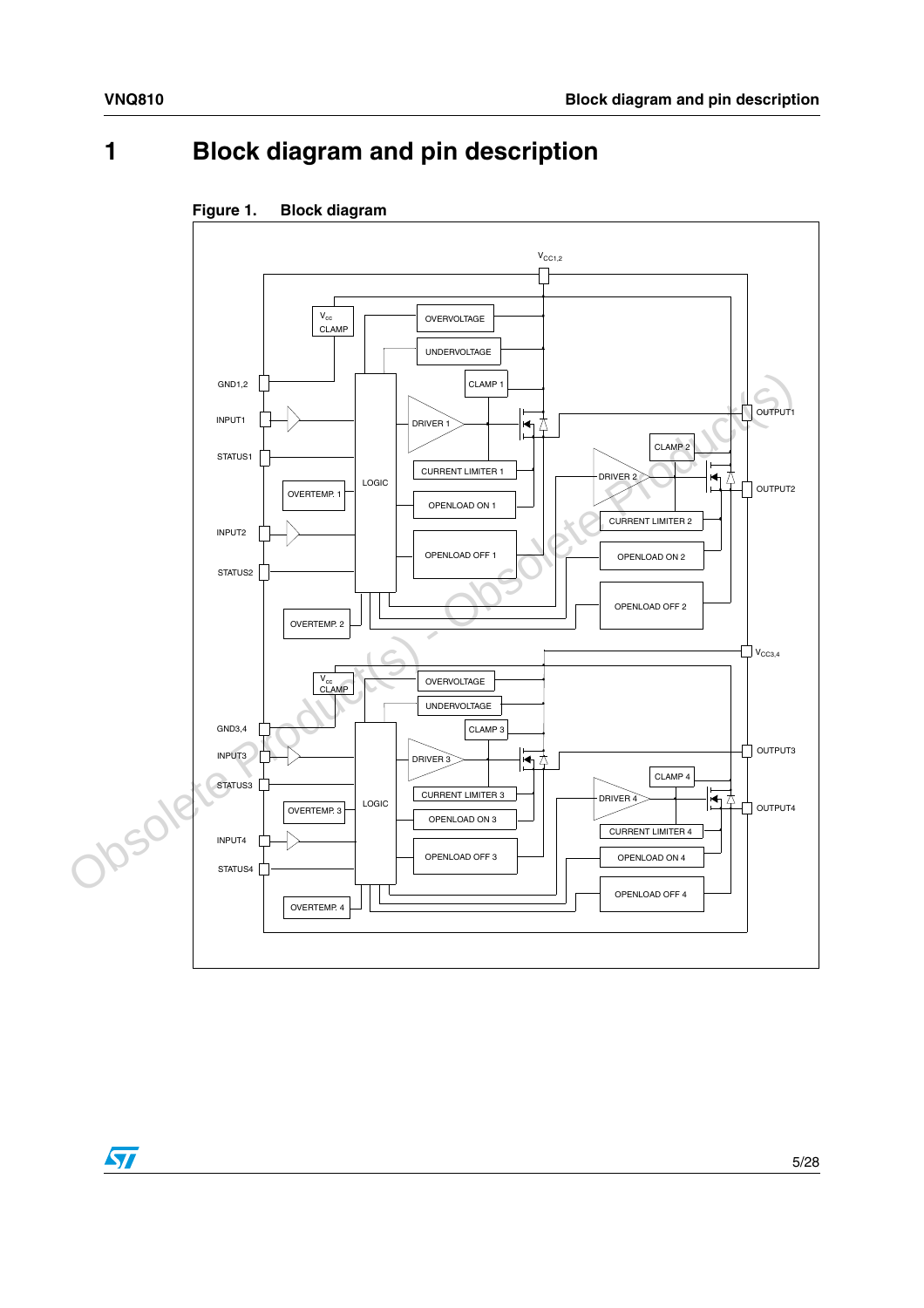

<span id="page-5-1"></span>**Figure 2. Configuration diagram (top view)**

<span id="page-5-0"></span>

| Table 2. | Suggested connections for unused and not connected pins |
|----------|---------------------------------------------------------|
|----------|---------------------------------------------------------|

| Connection / pin | <b>Status</b> | <b>N.C.</b> | Output | Input                           |
|------------------|---------------|-------------|--------|---------------------------------|
| Floating         |               |             |        |                                 |
| To ground        |               |             |        | Through $10K\Omega$<br>resistor |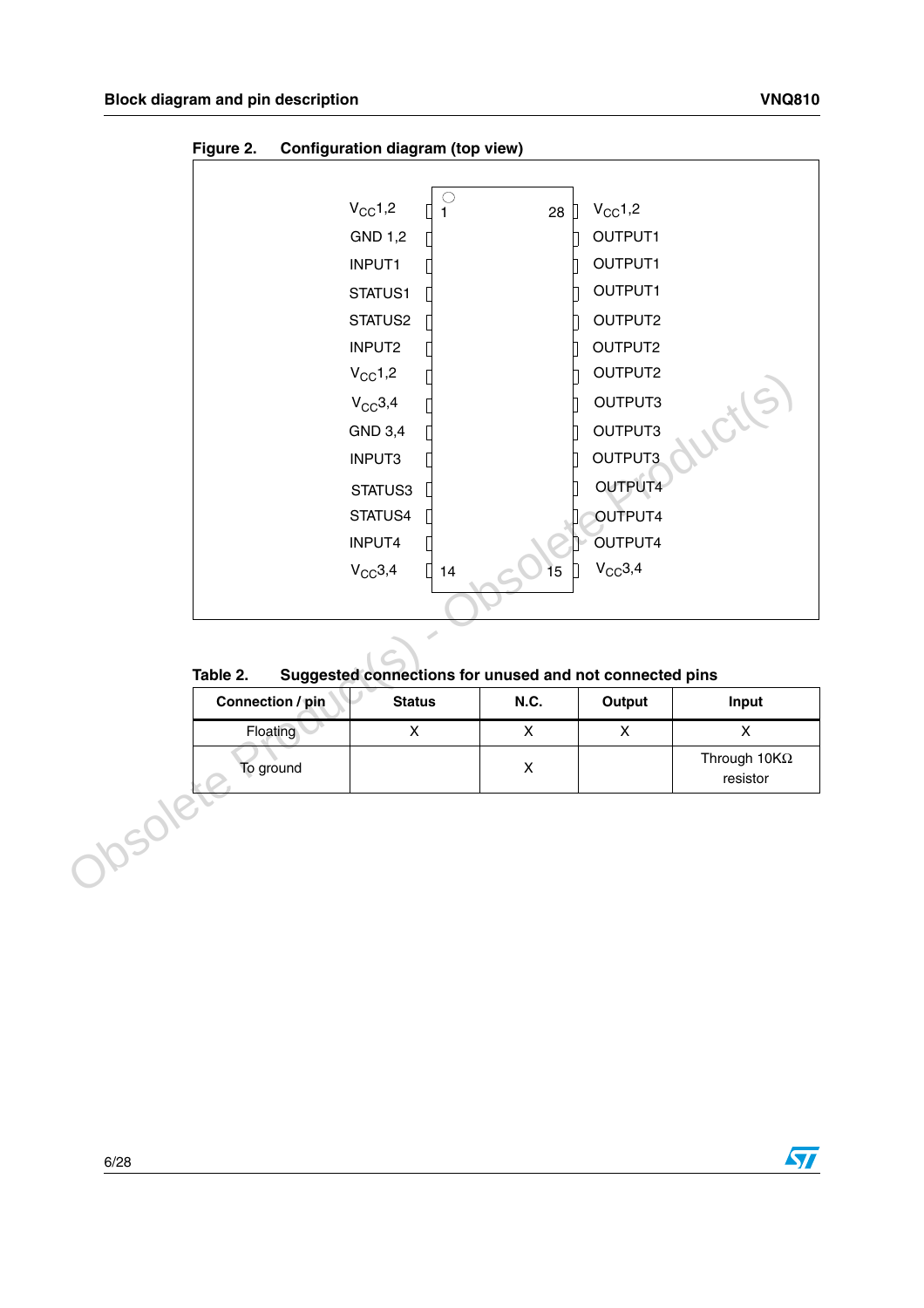### <span id="page-6-0"></span>**2 Electrical specifications**

### <span id="page-6-1"></span>**2.1 Absolute maximum ratings**

Stressing the device above the rating listed in the "Absolute maximum ratings" table may cause permanent damage to the device. These are stress ratings only and operation of the device at these or any other conditions above those indicated in the Operating sections of this specification is not implied. Exposure to Absolute Maximum Rating conditions for extended periods may affect device reliability. Refer also to the STMicroelectronics SURE Program and other relevant quality document.

| Table 3.<br>Symbol                                  | Absolute maximum ratings<br><b>Parameter</b>                                                                                                          | Value                        | Unit             |
|-----------------------------------------------------|-------------------------------------------------------------------------------------------------------------------------------------------------------|------------------------------|------------------|
| $V_{CC}$                                            | DC supply voltage                                                                                                                                     | 41                           | V                |
| $-V_{CC}$                                           | Reverse DC supply voltage                                                                                                                             | $-0.3$                       | V                |
| DC reverse ground pin current<br>- I <sub>GND</sub> |                                                                                                                                                       | $-200$                       | mA               |
| $I_{OUT}$                                           | DC output current                                                                                                                                     | Internally limited           | A                |
| - I <sub>OUT</sub>                                  | Reverse DC output current                                                                                                                             | $-6$                         | A                |
| <sup>I</sup> IN                                     | DC input current                                                                                                                                      | $+/- 10$                     | mA               |
| I <sub>STAT</sub>                                   | DC Status current                                                                                                                                     | $+/- 10$                     | mA               |
| <b>VESD</b>                                         | Electrostatic discharge (human body model: $R=1.5K\Omega$ ;<br>$C = 100pF$<br>- INPUT<br>- STATUS<br>- OUTPUT<br>$-V_{CC}$                            | 4000<br>4000<br>5000<br>5000 | V<br>V<br>V<br>v |
| $E_{MAX}$                                           | Maximum switching energy<br>(L = 2.5mH; R <sub>L</sub> = 0Ω; V <sub>bat</sub> = 13.5V; T <sub>jstart</sub> = 150 <sup>o</sup> C; I <sub>L</sub> = 9A) | 23                           | mJ               |
| $P_{\text{tot}}$                                    | Power dissipation (per island) at $T_{lead} = 25^{\circ}C$                                                                                            | 6.25                         | W                |
| $T_j$                                               | Junction operating temperature                                                                                                                        | Internally limited           | $^{\circ}$ C     |
| $\mathsf{T}_{\text{stg}}$                           | Storage temperature                                                                                                                                   | - 55 to 150                  | $^{\circ}$ C     |

<span id="page-6-2"></span>**Table 3. Absolute maximum ratings**

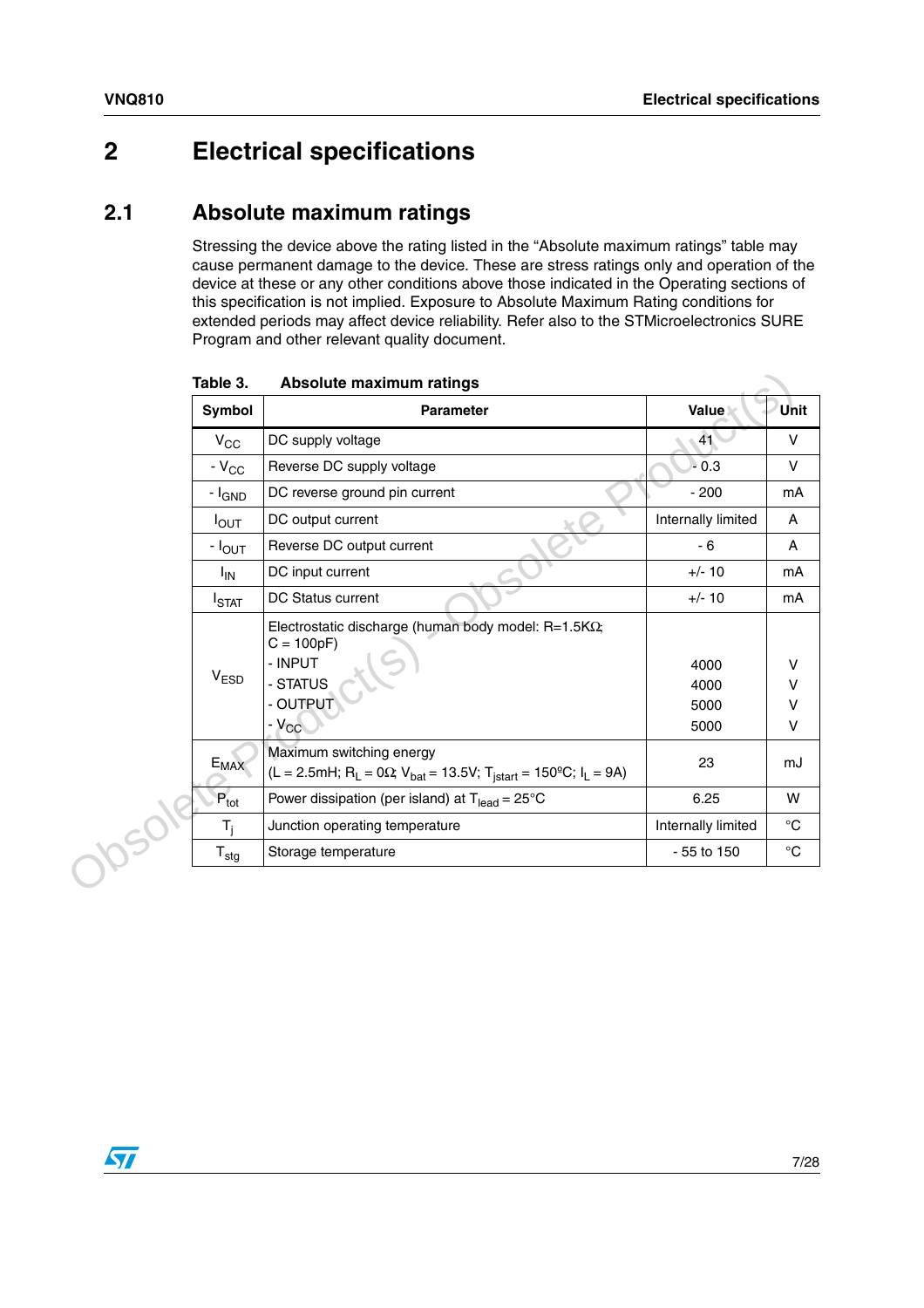### <span id="page-7-0"></span>**2.2 Thermal data**

<span id="page-7-2"></span>Table 4. **Thermal data (per island)** 

| Symbol               | Value<br><b>Parameter</b>                             |            |               | Unit          |
|----------------------|-------------------------------------------------------|------------|---------------|---------------|
| $R_{\text{th}$ -lead | Thermal resistance junction-lead                      | 20         | $\degree$ C/W |               |
| $R_{\text{thj-amb}}$ | Thermal resistance junction-ambient<br>(one chip ON)  | $60^{(1)}$ | $44^{(2)}$    | $\degree$ C/W |
| $R_{thj-amb}$        | Thermal resistance junction-ambient<br>(two chips ON) | $46^{(1)}$ | $31^{(2)}$    | $\degree$ C/W |

1. When mounted on a standard single-sided FR-4 board with 0.5cm<sup>2</sup> of Cu (at least 35  $\mu$ m thick) connected to all V $_{\rm CC}$  pins. Horizontal mounting and no artificial air flow.

2. When mounted on a standard single-sided FR-4 board with 6cm<sup>2</sup> of Cu (at least 35 µm thick) connected to all  $\rm V_{CC}$  pins. Horizontal mounting and no artificial air flow.

### <span id="page-7-1"></span>**2.3 Electrical characteristics**

Values specified in this section are for 8V < V<sub>CC</sub> < 36V; -40°C < T<sub>j</sub> < 150°C, unless otherwise stated.

<span id="page-7-3"></span>





*Note:*  $V_{Fn} = V_{CCn} - V_{OUTn}$  *during reverse battery condition.*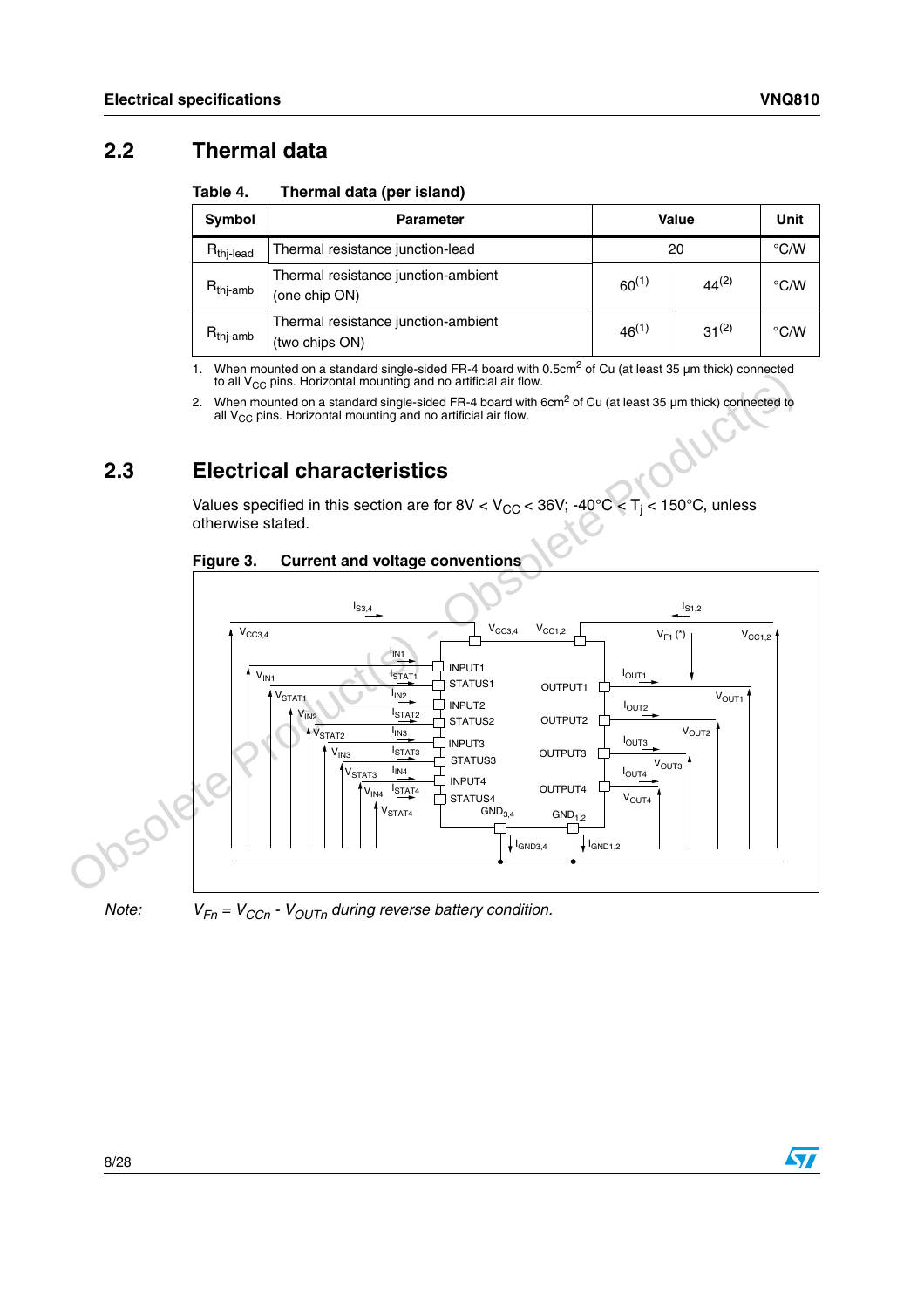| <b>Symbol</b>             | <b>Parameter</b>                       | <b>Test conditions</b>                                                                                            | Min.             | Typ.                          | Max.                 | Unit                   |
|---------------------------|----------------------------------------|-------------------------------------------------------------------------------------------------------------------|------------------|-------------------------------|----------------------|------------------------|
| $V_{CC}$                  | Operating supply<br>voltage            |                                                                                                                   | 5.5              | 13                            | 36                   | V                      |
| V <sub>USD</sub>          | Undervoltage shutdown                  |                                                                                                                   | 3                | 4                             | 5.5                  | V                      |
| $V_{OV}$                  | Overvoltage shutdown                   |                                                                                                                   | 36               |                               |                      | V                      |
| $R_{ON}$                  | On state resistance                    | $I_{OUT} = 1A; T_i = 25°C$<br>$I_{OUT} = 1A; V_{CC} > 8V$                                                         |                  |                               | 160<br>320           | $m\Omega$<br>$m\Omega$ |
| $I_{\rm S}$               | Supply current                         | Off State; $V_{CC} = 13V$ ;<br>$V_{IN} = V_{OUT} = 0V$<br>Off State; $V_{CC} = 13V$ ;<br>$V_{IN} = V_{OUT} = 0V;$ |                  | 12                            | 40                   | μA                     |
|                           |                                        | $T_i = 25^{\circ}C$<br>On State; $V_{CC} = 13V; V_{IN} = 5V;$<br>$I_{OUT} = 0A$                                   |                  | 12<br>5                       | 25<br>$\overline{7}$ | μA<br>mA               |
| $I_{L(off1)}$             | Off state output current               | $V_{IN} = V_{OUT} = 0V$                                                                                           | 0                |                               | 50                   | μA                     |
| $I_{L(off2)}$             | Off state output current               | $V_{IN} = 0V$ ; $V_{OUT} = 3.5V$                                                                                  | $-75$            |                               | 0                    | μA                     |
| $I_{L(off3)}$             | Off state output current               | $V_{IN} = V_{OUT} = 0V$ ; $V_{CC} = 13V$ ;<br>$T_i = 125^{\circ}C$                                                |                  |                               | 5                    | μA                     |
| $I_{L(off4)}$             | Off state output current               | $V_{IN} = V_{OUT} = 0V$ ; $V_{CC} = 13V$ ;<br>$T_i = 25^\circ C$                                                  |                  |                               | 3                    | μA                     |
| Table 6.                  | <b>Protections</b>                     |                                                                                                                   |                  |                               |                      |                        |
| <b>Symbol</b>             | Parameter                              | <b>Test conditions</b>                                                                                            | Min.             | Typ.                          | Max.                 | Unit                   |
| T <sub>TSD</sub>          | Shutdown temperature                   |                                                                                                                   | 150              | 175                           | 200                  | $^\circ \text{C}$      |
| $T_R$                     | Reset temperature                      |                                                                                                                   | 135              |                               |                      | °C                     |
| T <sub>hyst</sub>         | Thermal hysteresis                     |                                                                                                                   | $\overline{7}$   | 15                            |                      | $^{\circ}$ C           |
| <b>YOSON</b><br>$t_{SDL}$ | Status delay in overload<br>conditions | $T_i$ > $T_{TSD}$                                                                                                 |                  |                               | 20                   | μs                     |
| $I_{\text{lim}}$          | <b>Current limitation</b>              | $V_{CC}$ = 13V<br>$5.5V < V_{CC} < 36V$                                                                           | 3.5              | 5                             | 7.5<br>7.5           | Α<br>A                 |
| $V_{demag}$               | Turn-off output clamp<br>voltage       | $I_{OUT} = 1A$ ; L = 6mH                                                                                          | $V_{CC}$ -<br>41 | $V_{CC}$ -<br>$\overline{48}$ | $V_{CC}$ -<br>55     | $\mathsf{V}$           |

<span id="page-8-0"></span>Table 5. **Power output** 

<span id="page-8-1"></span>

| Table 6. | <b>Protections</b> |
|----------|--------------------|
|          |                    |

| <b>Symbol</b>                 | <b>Parameter</b>                       | <b>Test conditions</b>                  | Min.             | Typ.             | Max.                 | Unit         |
|-------------------------------|----------------------------------------|-----------------------------------------|------------------|------------------|----------------------|--------------|
| $\mathsf{T}_{\mathsf{TSD}}$   | Shutdown temperature                   |                                         | 150              | 175              | 200                  | $^{\circ}$ C |
| $T_R$                         | Reset temperature                      |                                         | 135              |                  |                      | $^{\circ}C$  |
| $\mathsf{T}_{\mathsf{hyst}}$  | Thermal hysteresis                     |                                         | 7                | 15               |                      | $^{\circ}C$  |
| $t_{\scriptstyle\text{SDL}}$  | Status delay in overload<br>conditions | $T_i$ > $T_{TSD}$                       |                  |                  | 20                   | μs           |
| $I_{\text{lim}}$              | <b>Current limitation</b>              | $V_{CC}$ = 13V<br>5.5V < $V_{CC}$ < 36V | 3.5              | 5                | 7.5<br>7.5           | A<br>A       |
| $\mathsf{V}_{\mathsf{demag}}$ | Turn-off output clamp<br>voltage       | $I_{OUT} = 1A$ ; L = 6mH                | $V_{CC}$ -<br>41 | $V_{CC}$ -<br>48 | $V_{\rm CC}$ -<br>55 | v            |

*Note: To ensure long term reliability under heavy overload or short circuit conditions, protection and related diagnostic signals must be used together with a proper software strategy. If the device is subjected to abnormal conditions, this software must limit the duration and number of activation cycles.*

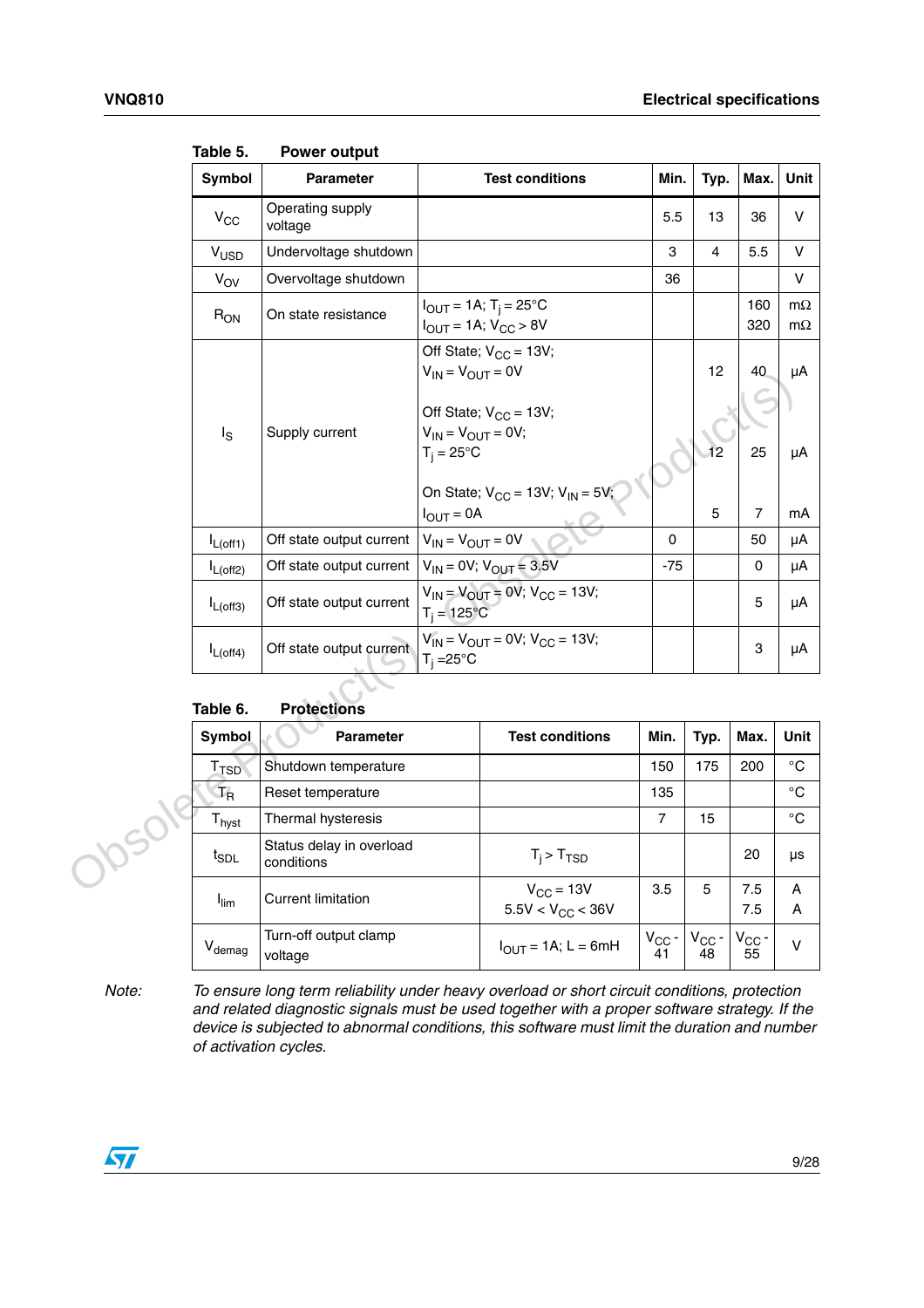| Table 7.      | <b>v</b> <sub>CC</sub> - output group |                                                   |      |      |      |      |
|---------------|---------------------------------------|---------------------------------------------------|------|------|------|------|
| <b>Symbol</b> | <b>Parameter</b>                      | <b>Test conditions</b>                            | Min. | Typ. | Max. | Unit |
| V⊧            | Forward on voltage                    | - I <sub>OUT</sub> = 0.5A; T <sub>i</sub> = 150°C |      |      | 0.6  |      |

#### <span id="page-9-0"></span>Table 7 **Table 7. VCC - output diode**

<span id="page-9-1"></span>Table 8.  $\textsf{Table 8.}\qquad \textsf{Switching}\ (\textsf{V}_{\textsf{CC}}\textsf{=}\textsf{13V};\ \textsf{T}_\textsf{j}\textsf{=}\textsf{25}^\circ \textsf{C})$ 

| Symbol                                 | <b>Parameter</b>       | <b>Test conditions</b>                                                                       | Min. | Typ.             | Max. | Unit      |
|----------------------------------------|------------------------|----------------------------------------------------------------------------------------------|------|------------------|------|-----------|
| $t_{d(on)}$                            | Turn-on delay time     | $R_1 = 13\Omega$ from $V_{1N}$ rising edge<br>to $V_{\text{OUT}}$ = 1.3V (see Figure 5)      |      | 30               |      | μs        |
| $t_{d(\text{off})}$                    | Turn-off delay time    | $R_1 = 13\Omega$ from $V_{1N}$ falling edge<br>to $V_{\text{OUT}} = 11.7V$<br>(see Figure 5) |      | 30               |      | μs        |
| $dV_{OUT}/dt_{(on)}$                   | Turn-on voltage slope  | $R_1 = 13\Omega$ from $V_{OUT} = 1.3V$ to<br>$V_{OUT}$ = 10.4V (see <i>Figure 5</i> )        |      | See<br>Figure 10 |      | $V/\mu s$ |
| dV <sub>OUT</sub> /dt <sub>(off)</sub> | Turn-off voltage slope | $R_1 = 13\Omega$ from $V_{OUT} = 11.7V$<br>to $V_{OUT}$ = 1.3V (see <i>Figure 5</i> )        |      | See<br>Figure 12 |      | $V/\mu s$ |
| Table 9.                               | Logic inputs           |                                                                                              |      |                  |      |           |

#### <span id="page-9-2"></span>Table 9. **Logic inputs**

| $t_{d(\text{off})}$                 | Turn-off delay time          | to $V_{OUIT}$ = 11.7V<br>(see Figure 5)                                                 |      | 30               |      | $\mu s$     |
|-------------------------------------|------------------------------|-----------------------------------------------------------------------------------------|------|------------------|------|-------------|
| $dV_{OUT}/dt_{(on)}$                | Turn-on voltage slope        | $R_1 = 13\Omega$ from $V_{OUT} = 1.3V$ to<br>$V_{OUT}$ = 10.4V (see Figure 5)           |      | See<br>Figure 10 |      | $V/\mu s$   |
| $dV_{\text{OUT}}/dt_{\text{(off)}}$ | Turn-off voltage slope       | $R_L$ = 13 $\Omega$ from $V_{OUT}$ = 11.7V<br>to $V_{\text{OUT}} = 1.3V$ (see Figure 5) |      | See<br>Figure 12 |      | $V/\mu s$   |
| Table 9.                            | Logic inputs                 |                                                                                         |      |                  |      |             |
| Symbol                              | <b>Parameter</b>             | <b>Test conditions</b>                                                                  | Min. | Typ.             | Max. | Unit        |
| $V_{IL}$                            | Input low level              |                                                                                         |      |                  | 1.25 | $\mathsf V$ |
| 址                                   | Low level input current      | $V_{IN} = 1.25V$                                                                        | 1.   |                  |      | μA          |
| $V_{\text{IH}}$                     | Input high level             |                                                                                         | 3.25 |                  |      | $\vee$      |
| ŀщ                                  | High level input current     | $V_{IN} = 3.25V$                                                                        |      |                  | 10   | μA          |
| $V_{I(hyst)}$                       | Input hysteresis voltage     |                                                                                         | 0.5  |                  |      | $\vee$      |
| $V_{ICL}$                           | Input clamp voltage          | $I_{IN} = 1mA$<br>$I_{IN} = -1mA$                                                       | 6    | 6.8<br>$-0.7$    | 8    | V<br>v      |
| Table 10.                           | <b>Status pin</b>            |                                                                                         |      |                  |      |             |
| Symbol                              | <b>Parameter</b>             | <b>Test conditions</b>                                                                  | Min. | Typ.             | Max. | Unit        |
| V <sub>STAT</sub>                   | Status low output voltage    | $ISTAT = 1.6mA$                                                                         |      |                  | 0.5  | $\vee$      |
| <b>ILSTAT</b>                       | Status leakage current       | Normal operation; $V_{\text{STAT}} = 5V$                                                |      |                  | 10   | μA          |
| $C_{\text{STAT}}$                   | Status pin Input capacitance | Normal operation; $V_{\text{STAT}} = 5V$                                                |      |                  | 100  | pF          |
| $\mathbf{v}$                        | Ctatus alamn valtage         | $ISTAT = 1mA$                                                                           | 6    | 6.8              | 8    | V           |

#### <span id="page-9-3"></span>**Table 10. Status pin**

| Symbol                     | <b>Parameter</b>             | <b>Test conditions</b>                                       | Min. | Typ.          | Max. | Unit |
|----------------------------|------------------------------|--------------------------------------------------------------|------|---------------|------|------|
| $\mathsf{v}_\mathsf{STAT}$ | Status low output voltage    | $I_{\text{STAT}}$ = 1.6mA                                    |      |               | 0.5  | v    |
| <b>ILSTAT</b>              | Status leakage current       | Normal operation; $V_{\text{STAT}} = 5V$                     |      |               | 10   | μA   |
| C <sub>STAT</sub>          | Status pin Input capacitance | Normal operation; $V_{\text{STAT}} = 5V$                     |      |               | 100  | pF   |
| $\mathsf{v}_{\sf SCL}$     | Status clamp voltage         | $I_{\text{STAT}} = 1 \text{mA}$<br>$I_{\text{STAT}}$ = - 1mA | 6    | 6.8<br>$-0.7$ | 8    | V    |

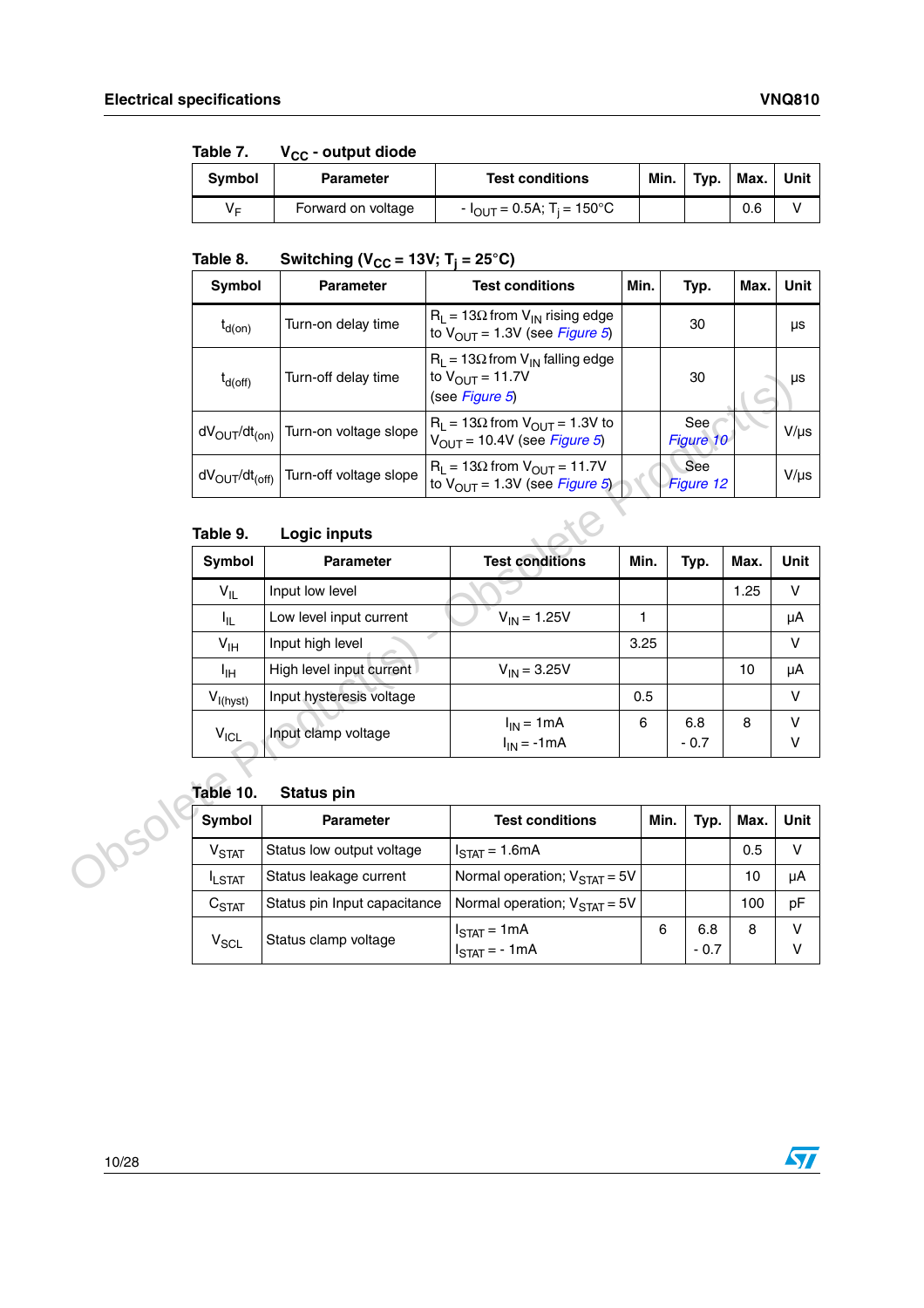$\sqrt{2}$ 

| <b>Symbol</b>   | <b>Parameter</b>                                  | <b>Test conditions</b> | Min. | Typ. | Max. | Unit |  |  |  |
|-----------------|---------------------------------------------------|------------------------|------|------|------|------|--|--|--|
| <sup>I</sup> OL | Openload On state detection threshold             | $V_{IN} = 5V$          | 20   | 40   | 80   | mA   |  |  |  |
| $I_{DOL(0n)}$   | Openload On state detection delay                 | $I_{OUT} = 0A$         |      |      | 200  | μs   |  |  |  |
| $V_{OL}$        | Openload Off state voltage detection<br>threshold | $V_{IN} = 0V$          | 1.5  | 2.5  | 3.5  | v    |  |  |  |
| IDOL(off)       | Openload detection delay at turn-off              |                        |      |      | 1000 | μs   |  |  |  |

<span id="page-10-0"></span>Table 11. **Openload detection** 

#### <span id="page-10-1"></span>**Figure 4. Status timings**



<span id="page-10-2"></span>

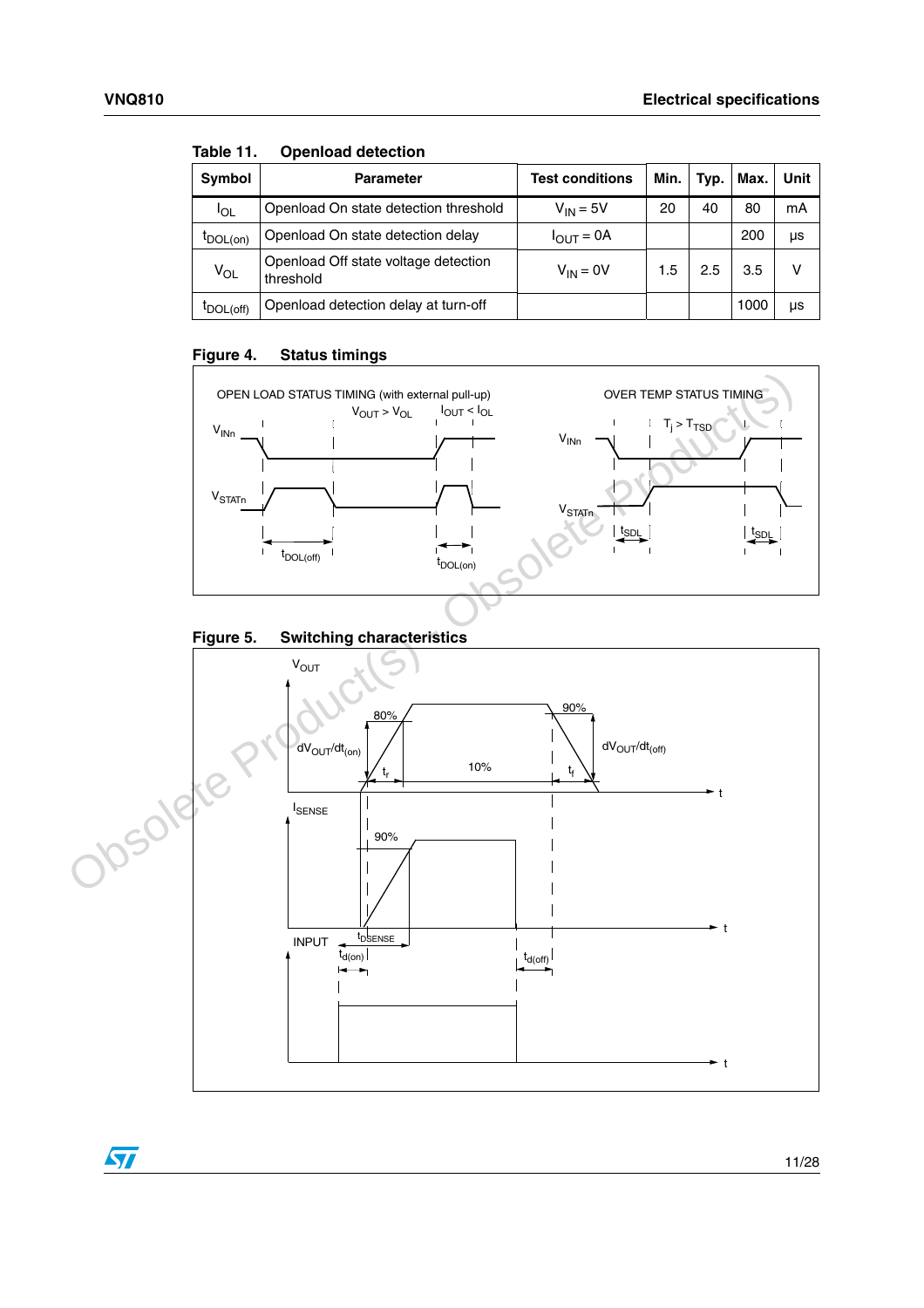#### <span id="page-11-0"></span>Table 12. **Truth table**

| <b>Conditions</b>           | Input                                                                                         | Output                                            | <b>Status</b>                                                                 |
|-----------------------------|-----------------------------------------------------------------------------------------------|---------------------------------------------------|-------------------------------------------------------------------------------|
| Normal operation            | $\mathsf L$<br>$\mathsf{H}% _{\mathbb{R}}^{1}\left( \mathbb{R}^{2}\right)$                    | L<br>H                                            | H<br>H                                                                        |
| <b>Current limitation</b>   | L<br>$\boldsymbol{\mathsf{H}}$<br>$\mathsf{H}% _{\mathbb{R}}^{1}\left( \mathbb{R}^{2}\right)$ | $\mathsf L$<br>$\pmb{\mathsf{X}}$<br>$\mathsf{X}$ | $\overline{H}$<br>$(T_j < T_{\text{TSD}})$ H<br>$(T_{\rm j} > T_{\rm TSD})$ L |
| Overtemperature             | L<br>H                                                                                        | L<br>L                                            | H<br>L                                                                        |
| Undervoltage                | L<br>$\mathsf H$                                                                              | L<br>L                                            | $\pmb{\times}$<br>X                                                           |
| Overvoltage                 | L<br>$\boldsymbol{\mathsf{H}}$                                                                | L<br>L                                            | H<br>$\overline{\mathsf{H}}$                                                  |
| Output voltage > $V_{OL}$   | L<br>H                                                                                        | H<br>H                                            | L<br>H                                                                        |
| Output current $< I_{OL}$   | L<br>H                                                                                        | KÐ                                                | H<br>L                                                                        |
| Obsolete Product(s). Obsole |                                                                                               |                                                   |                                                                               |

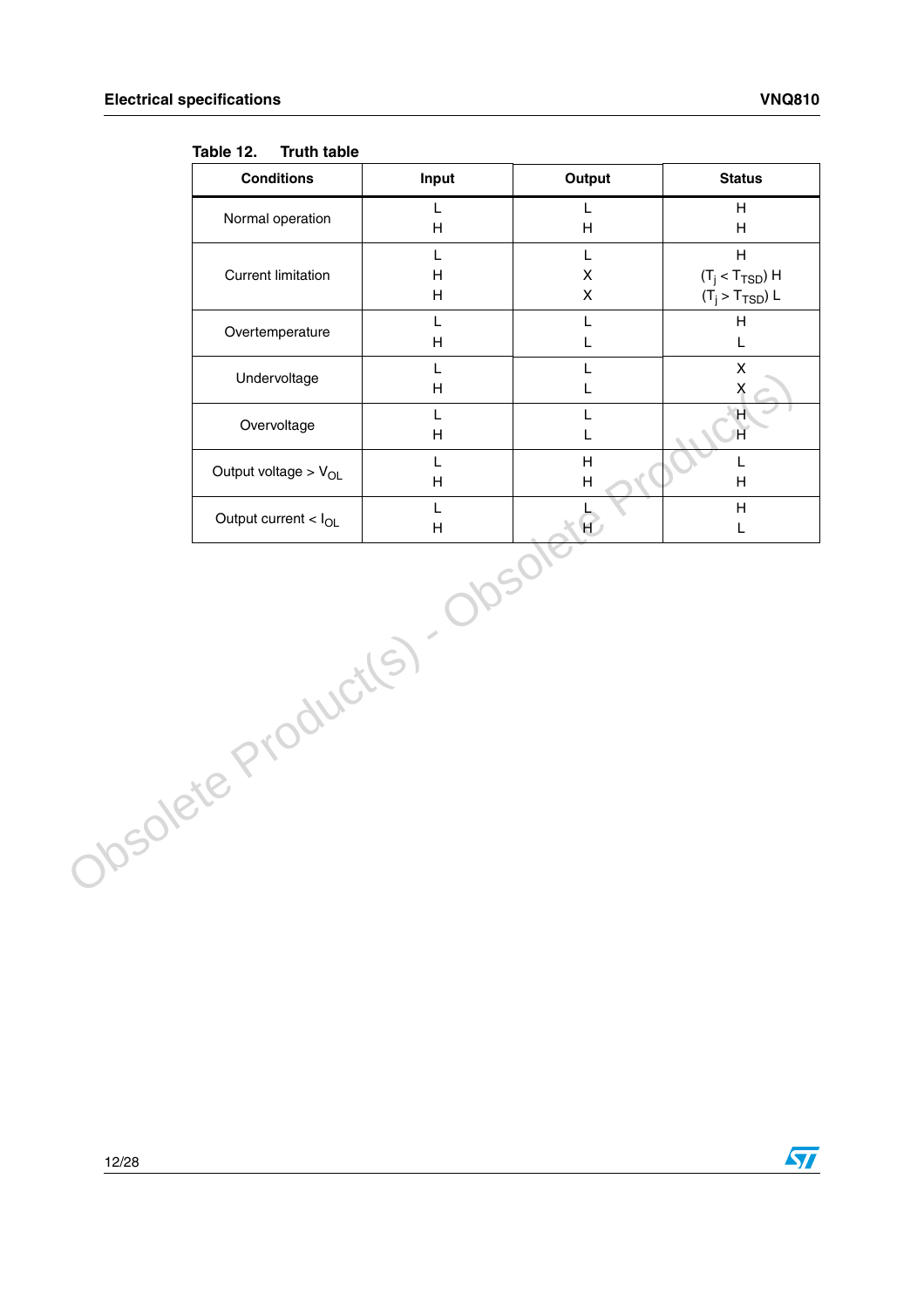| <b>ISO T/R</b>              |          |              | <b>Test level</b> |          |                          |
|-----------------------------|----------|--------------|-------------------|----------|--------------------------|
| 7637/1<br><b>Test pulse</b> |          | $\mathbf{I}$ | Ш                 | IV       | Delays and impedance     |
|                             | $-25V$   | $-50V$       | $-75V$            | $-100V$  | 2ms, $10\Omega$          |
| 2                           | $+25V$   | $+50V$       | $+75V$            | $+100V$  | 0.2ms, $10\Omega$        |
| За                          | $-25V$   | $-50V$       | $-100V$           | $-150V$  | 0.1 $\mu$ s, 50 $\Omega$ |
| 3b                          | $+25V$   | $+50V$       | $+75V$            | $+100V$  | 0.1 $\mu$ s, 50 $\Omega$ |
| $\overline{4}$              | - 4V     | $-5V$        | - 6V              | $-7V$    | 100ms, $0.01\Omega$      |
| 5                           | $+26.5V$ | $+46.5V$     | $+66.5V$          | $+86.5V$ | 400ms, $2\Omega$         |
|                             |          |              |                   |          |                          |

<span id="page-12-0"></span>Table 13. **Table 13. Electrical transient requirements** 

|          | 5                           | $+26.5V$     | $+46.5V$ | $+66.5V$          | $+86.5V$                                                                 | 400ms, $2\Omega$                                                                |
|----------|-----------------------------|--------------|----------|-------------------|--------------------------------------------------------------------------|---------------------------------------------------------------------------------|
|          | <b>ISO T/R</b>              |              |          | <b>Test level</b> |                                                                          |                                                                                 |
|          | 7637/1<br><b>Test pulse</b> | ı            |          | $\pmb{\parallel}$ | $\mathbf{III}$                                                           | IV                                                                              |
|          | 1                           | $\mathsf{C}$ |          | $\mathsf{C}$      | $\mathsf{C}$                                                             | $\mathsf{C}$                                                                    |
|          | $\overline{2}$              | $\mathsf C$  |          | $\mathsf C$       | C                                                                        | $\mathbf C$                                                                     |
|          | 3a                          | C            |          | $\mathsf C$       | $\mathsf C$                                                              | $\mathbf C$                                                                     |
|          | 3b                          | $\mathsf C$  |          | $\mathbf{C}$      | $\mathsf C$                                                              | $\mathbf C$                                                                     |
|          | $\overline{4}$              | $\mathsf{C}$ |          | $\mathbf C$       | $\mathsf{C}$                                                             | $\mathsf{C}$                                                                    |
|          | 5                           | $\mathsf C$  |          | E                 | E                                                                        | E.                                                                              |
|          |                             |              |          |                   |                                                                          |                                                                                 |
|          | <b>Class</b>                |              |          | <b>Contents</b>   |                                                                          |                                                                                 |
|          | C                           | disturbance. |          |                   | All functions of the device are performed as designed after exposure to  |                                                                                 |
|          | E.                          |              |          |                   | and cannot be returned to proper operation without replacing the device. | One or more functions of the device is not performed as designed after exposure |
| Josolete |                             |              |          |                   |                                                                          |                                                                                 |

| <b>Class</b> | <b>Contents</b>                                                                                                                                             |
|--------------|-------------------------------------------------------------------------------------------------------------------------------------------------------------|
|              | All functions of the device are performed as designed after exposure to<br>disturbance.                                                                     |
| E.           | One or more functions of the device is not performed as designed after exposure<br>and cannot be returned to proper operation without replacing the device. |

 $\sqrt{2}$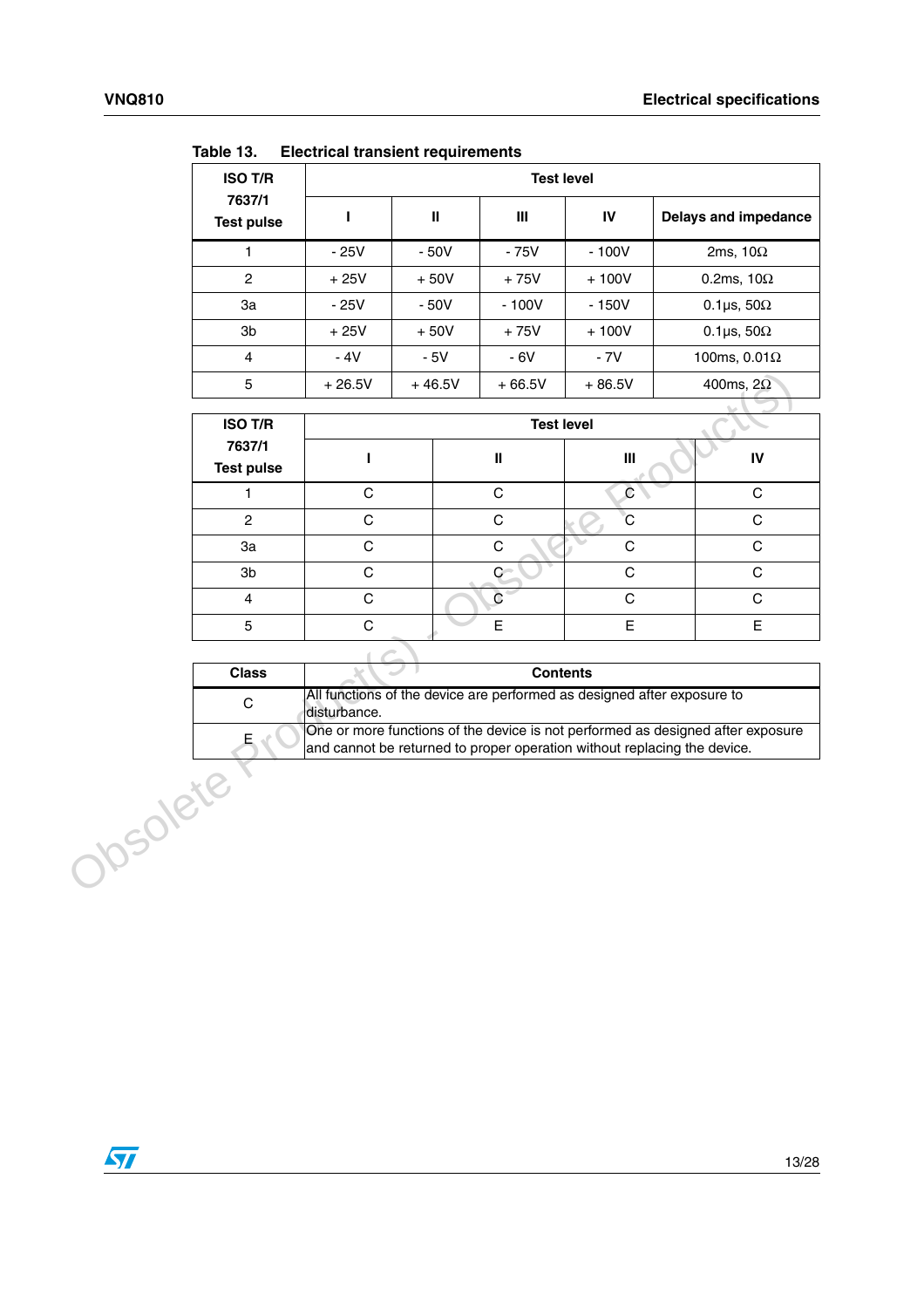57

<span id="page-13-0"></span>**Figure 6. Waveforms**

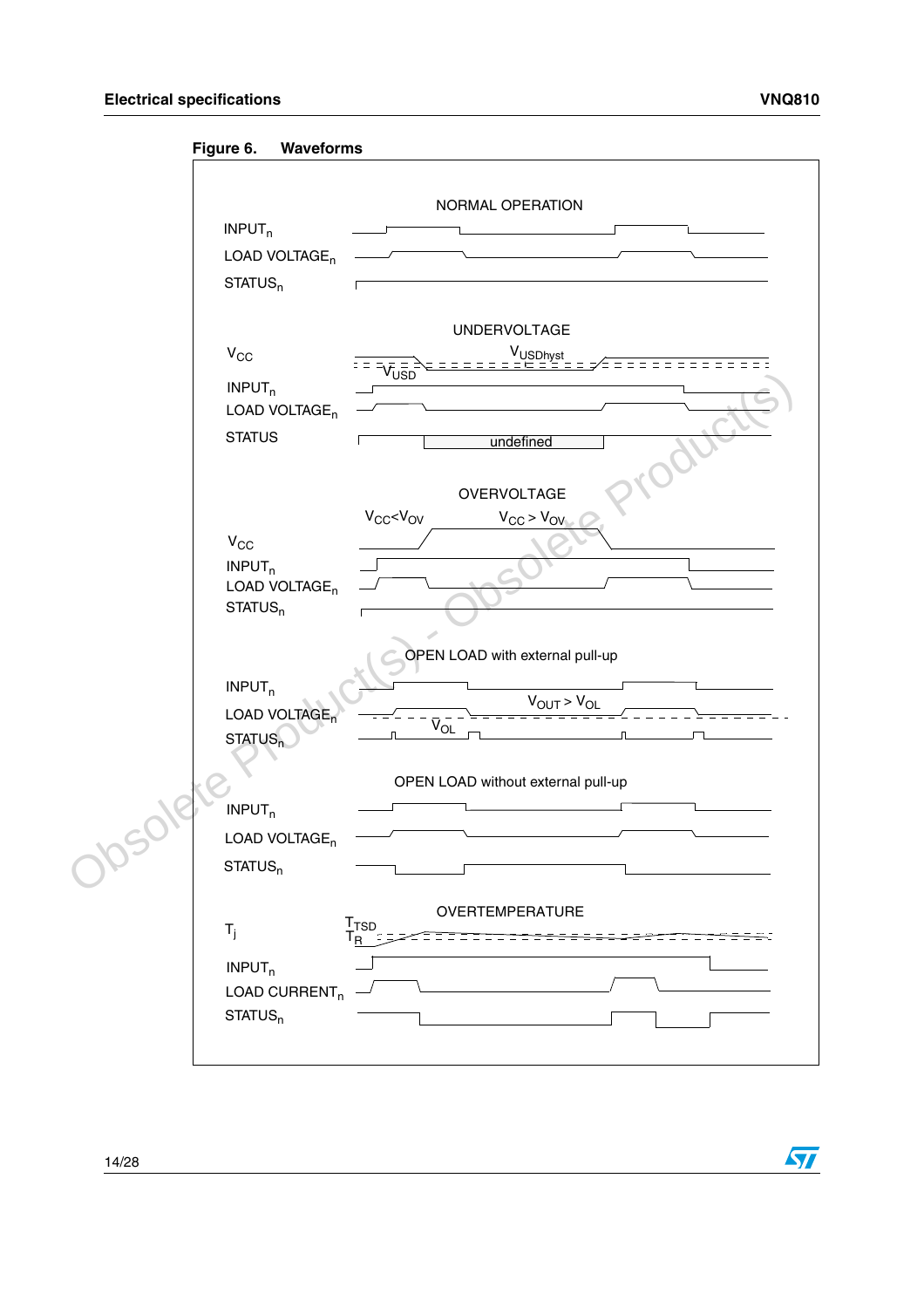### <span id="page-14-0"></span>**2.4 Electrical characteristics curves**

<span id="page-14-1"></span>

<span id="page-14-3"></span>



<span id="page-14-5"></span>



<span id="page-14-6"></span>

<span id="page-14-4"></span><span id="page-14-2"></span>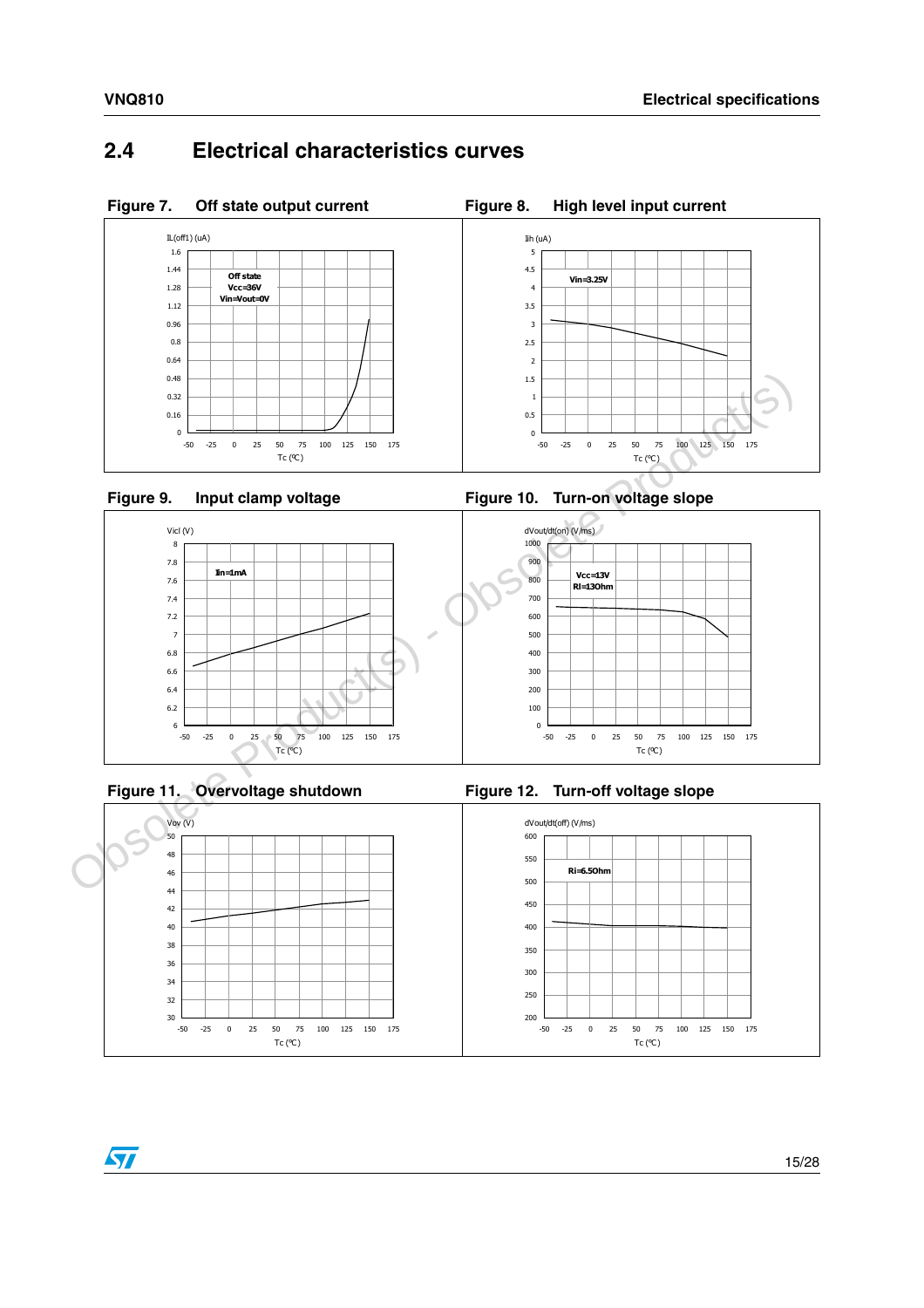### <span id="page-15-0"></span>Figure 13. I<sub>LIM</sub> vs T<sub>case</sub>



<span id="page-15-2"></span>



<span id="page-15-4"></span>



<span id="page-15-5"></span>

<span id="page-15-3"></span><span id="page-15-1"></span>Figure 16. Input hysteresis voltage



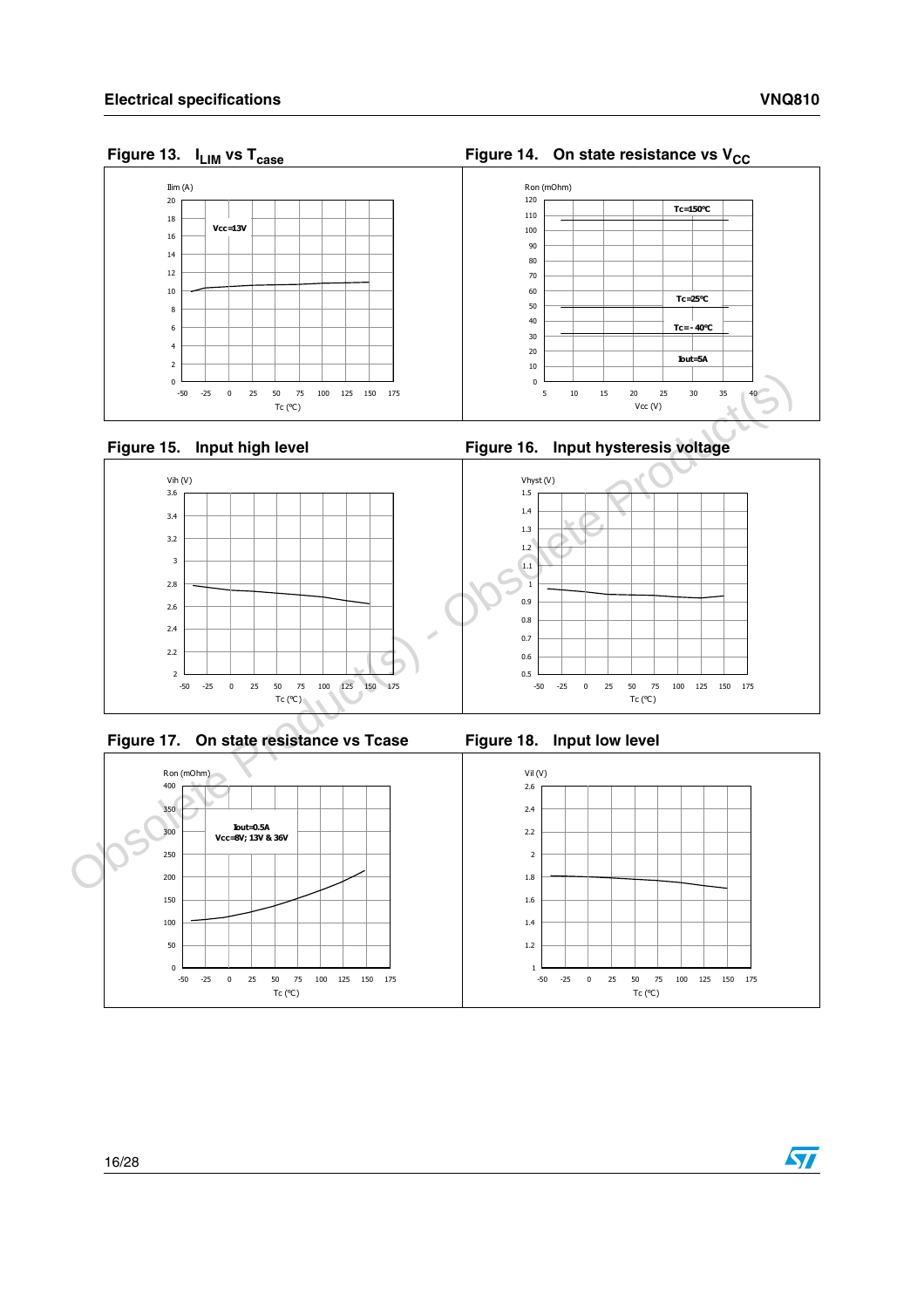#### <span id="page-16-0"></span>Figure 19. Status leakage current



#### <span id="page-16-2"></span>Figure 21. Status clamp voltage

<span id="page-16-1"></span>**Figure 20. Status low output voltage** 



<span id="page-16-3"></span>



<span id="page-16-4"></span> **Figure 23. Openload Off state voltage detection threshold**

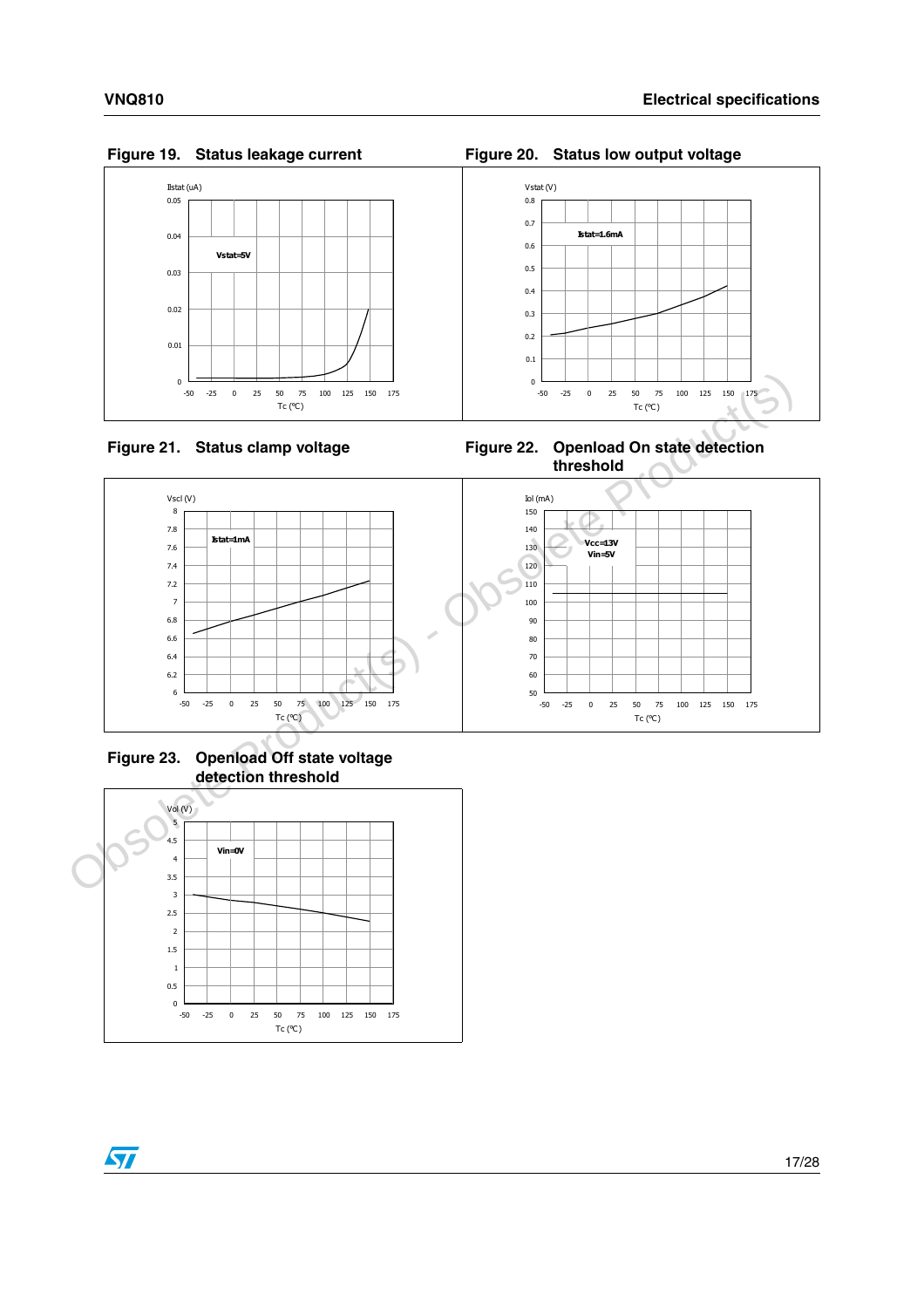## <span id="page-17-1"></span>**3 Application information**



#### <span id="page-17-0"></span>**Figure 24. Application schematic**

*Note: Channels 3 & 4 have the same internal circuit as channel 1 & 2.*

### <span id="page-17-2"></span>**3.1 GND protection network against reverse battery**

This section provides two solutions for implementing a ground protection network against reverse battery.

### <span id="page-17-3"></span>**3.1.1** Solution 1: a resistor in the ground line (R<sub>GND</sub> only)

This can be used with any type of load.

The following show how to dimension the  $R_{GND}$  resistor:

- 1.  $R_{GND} \leq 600$ mV / 2 ( $I_{S(on)max}$ )
- 2.  $R_{GND} \ge ( -V_{CC}) / (-I_{GND})$

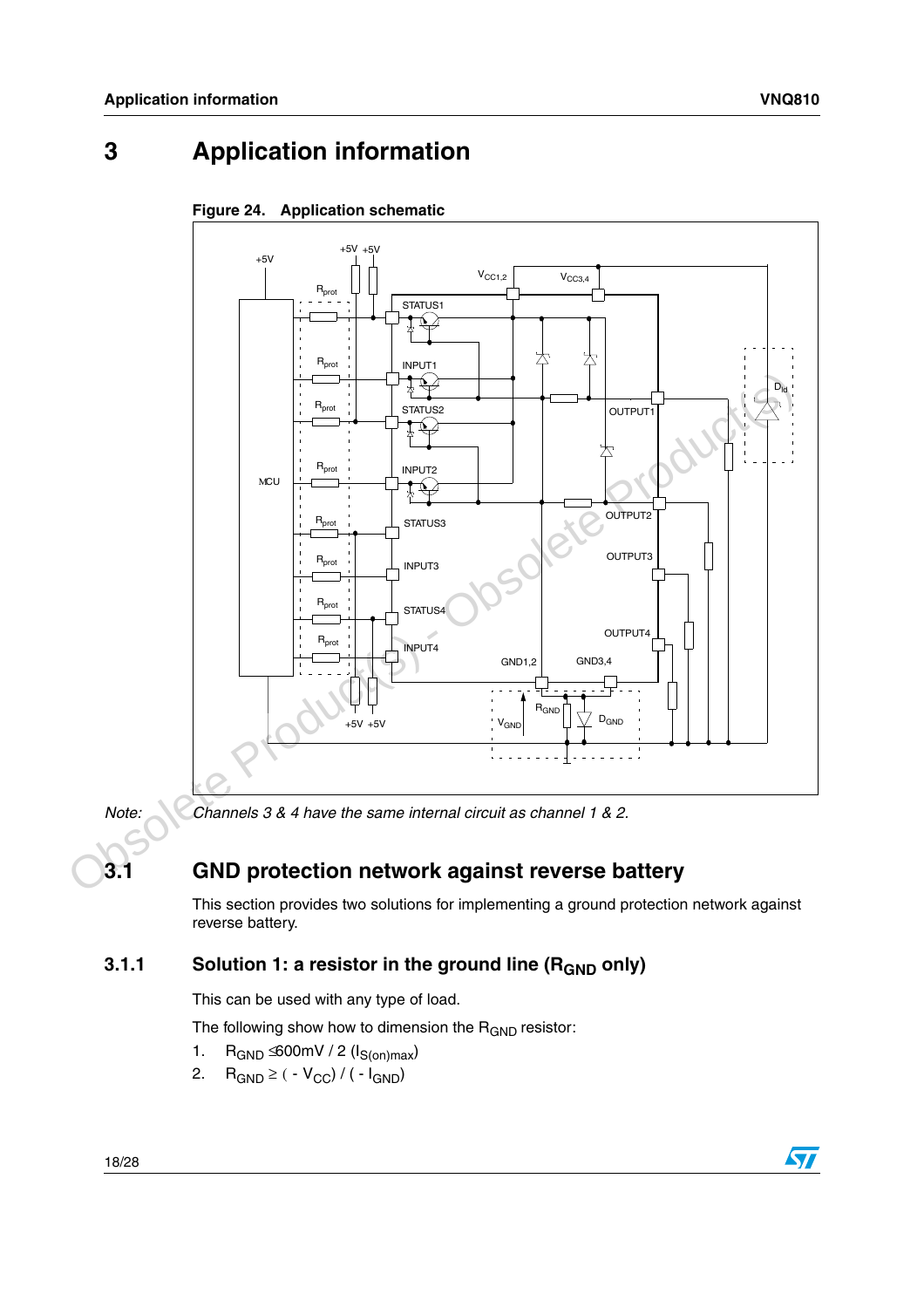where  $\cdot$  I<sub>GND</sub> is the DC reverse ground pin current and can be found in the absolute maximum rating section of the device datasheet.

Power dissipation in  $R_{GND}$  (when  $V_{CC}$  < 0 during reverse battery situations) is:

 $P_D = ( -V_{CC})^2 / R_{GND}$ 

This resistor can be shared amongst several different HSDs. Please note that the value of this resistor should be calculated with formula (1) where  $I_{S(on)max}$  becomes the sum of the maximum on-state currents of the different devices.

Please note that, if the microprocessor ground is not shared by the device ground, then the  $R_{GND}$  will produce a shift ( $I_{S(on)max}$ <sup>\*</sup>  $R_{GND}$ ) in the input thresholds and the status output values. This shift will vary depending on how many devices are ON in the case of several high side drivers sharing the same  $R_{GND}$ .

If the calculated power dissipation requires the use of a large resistor, or several devices have to share the same resistor, then ST suggests using solution 2 below.

#### <span id="page-18-0"></span>**3.1.2** Solution 2: a diode (D<sub>GND</sub>) in the ground line

A resistor ( $R_{GND}$  = 1kΩ) should be inserted in parallel to  $D_{GND}$  if the device will be driving an inductive load. This small signal diode can be safely shared amongst several different HSD. Also in this case, the presence of the ground network will produce a shift (j600mV) in the input threshold and the status output values if the microprocessor ground is not common with the device ground. This shift will not vary if more than one HSD shares the same diode/resistor network. Series resistor in INPUT and STATUS lines are also required to prevent that, during battery voltage transient, the current exceeds the Absolute Maximum Rating. Safest configuration for unused INPUT and STATUS pin is to leave them unconnected. my such that samely are are reached.<br>
3.1.2 Colution 2: a diode (D<sub>GND</sub>) in the ground line<br>
2. a diode (D<sub>GND</sub>) in the ground line<br>
A resistor (R<sub>GND</sub> = 1kG) should be inserted in parallel to  $D_{\text{GND}}$  if the device wil

### <span id="page-18-1"></span>**3.2 Load dump protection**

 $D_{\text{ld}}$  is necessary (voltage transient suppressor) if the load dump peak voltage exceeds the  $V_{\text{CC}}$  maximum DC rating. The same applies if the device is subject to transients on the V<sub>CC</sub> line that are greater than those shown in the ISO T/R 7637/1 table.

### <span id="page-18-2"></span>**3.3 MCU I/O protection**

If a ground protection network is used and negative transients are present on the  $V_{CC}$  line, the control pins will be pulled negative. ST suggests to insert a resistor  $(R<sub>prot</sub>)$  in line to prevent the µC I/O pins from latching up.

The value of these resistors is a compromise between the leakage current of  $\mu$ C and the current required by the HSD I/Os (Input levels compatibility) with the latch-up limit of µC I/Os:

- V<sub>CCpeak</sub> / I<sub>latchup</sub> ≤ R<sub>prot</sub> ≤ V<sub>OHuC</sub> - V<sub>IH</sub> - V<sub>GND</sub>) / I<sub>IHmax</sub>

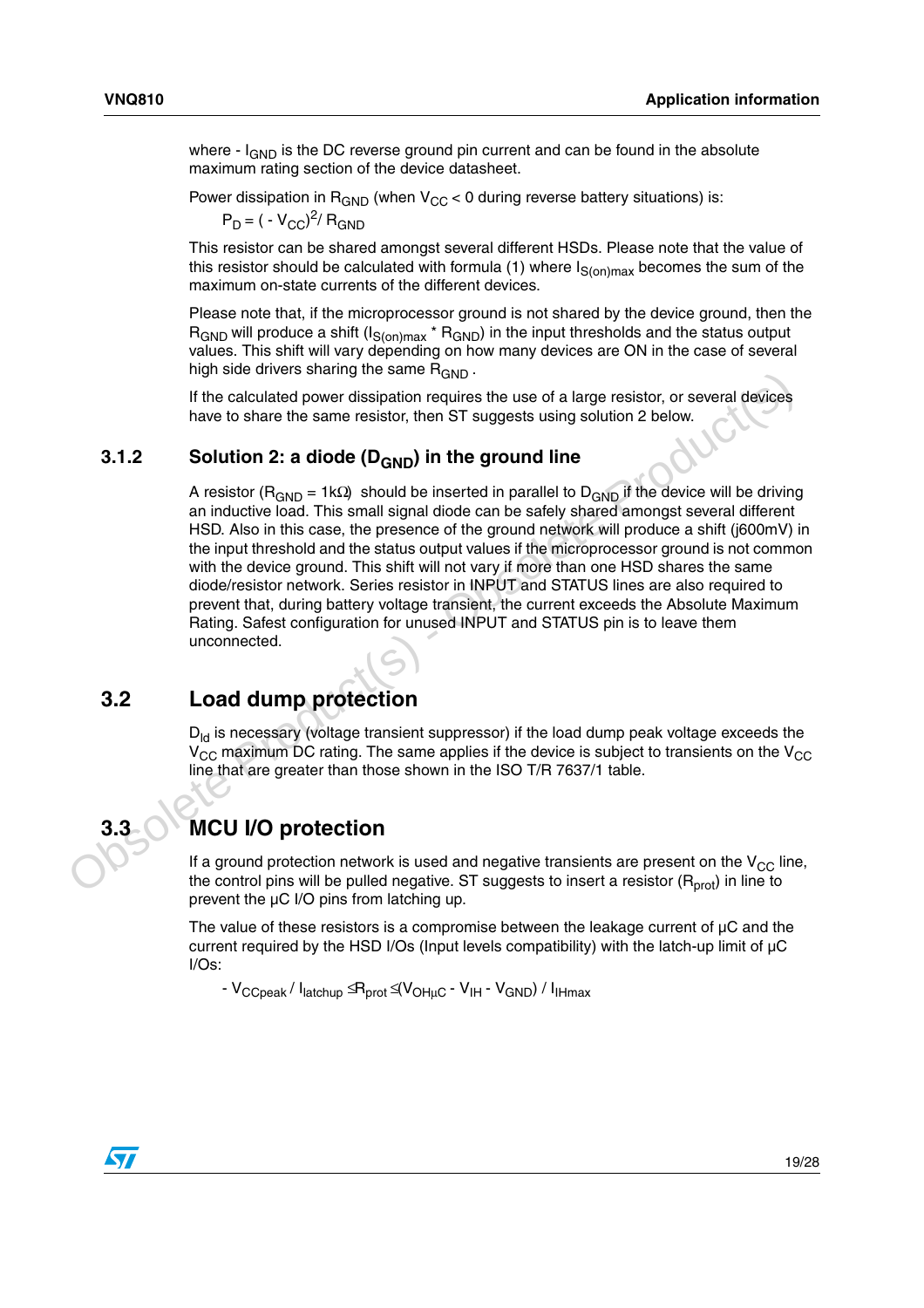$\bm{\varpi}$ 

#### **Example**

For the following conditions:

 $V_{\text{CCpeak}} = -100V$ Ilatchup ≥ 20mA  $V_{OHuC} \geq 4.5V$ 5kΩ $\leq R_{prot} \leq 65k\Omega$ 

Recommended values are:

 $R_{prot} = 10k\Omega$ 

### <span id="page-19-0"></span>**3.4 Open load detection in off state**

Off state open load detection requires an external pull-up resistor  $(R_{PI})$  connected between OUTPUT pin and a positive supply voltage  $(V_{PI})$  like the +5V line used to supply the microprocessor.

The external resistor has to be selected according to the following requirements:

1) no false open load indication when load is connected: in this case we have to avoid  $V_{\text{OUT}}$ to be higher than  $V_{\text{O}}$ <sub>lmin</sub>; this results in the following condition

 $V_{OUT} = (V_{PU} / (R_L + R_{PU}))R_L < V_{O/min}$ 

2) no misdetection when load is disconnected: in this case the  $V_{\text{OUT}}$  has to be higher than  $V_{OLmax}$ ; this results in the following condition  $R_{PU}$  <  $(V_{PU} - V_{OLmax}) / I_{L(off2)}$ .

Because  $I_{s(OFF)}$  may significantly increase if  $V_{out}$  is pulled high (up to several mA), the pullup resistor  $R_{PU}$  should be connected to a supply that is switched OFF when the module is in standby.



#### <span id="page-19-1"></span>**Figure 25. Openload detection in Off state**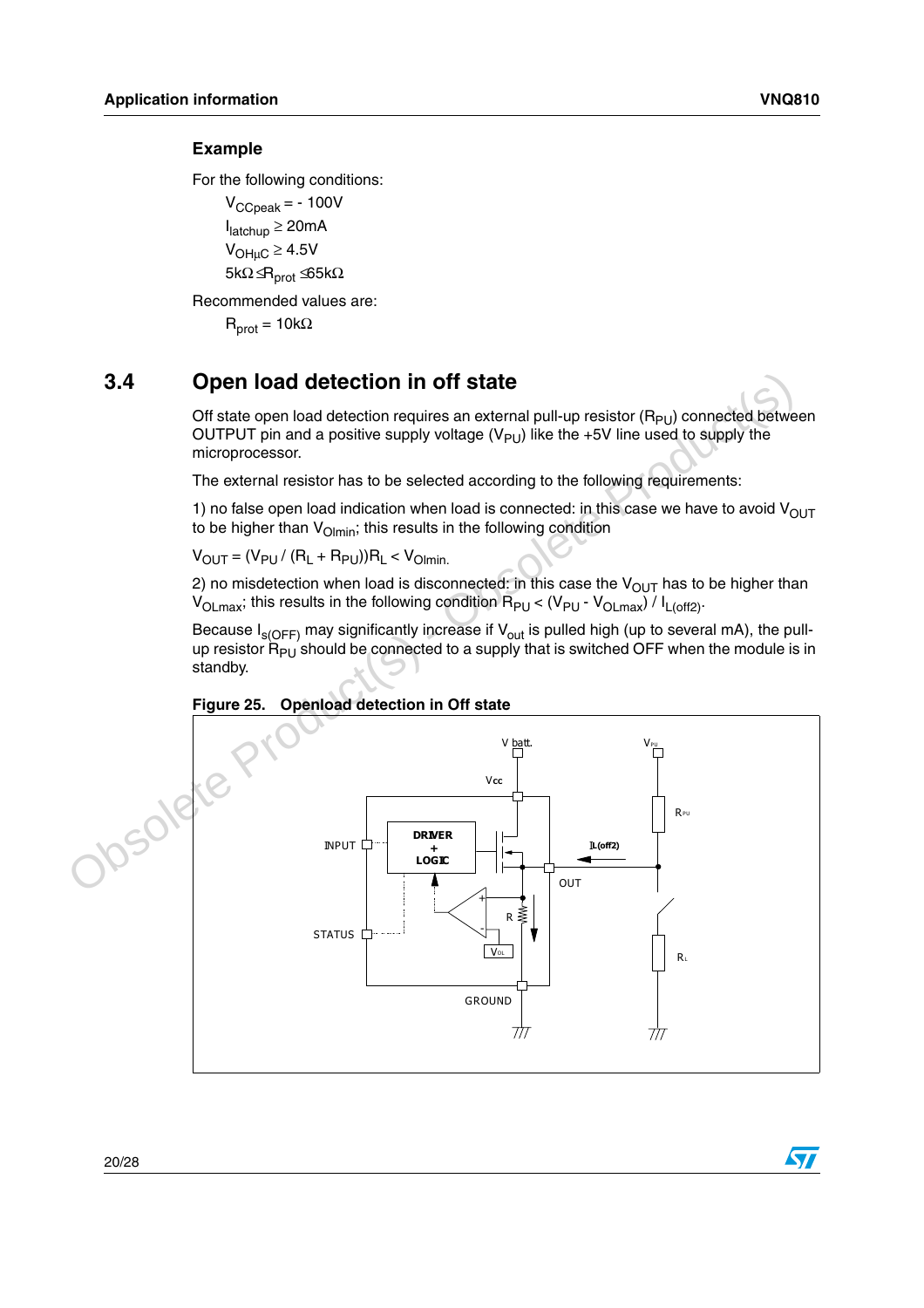### <span id="page-20-0"></span>**3.5** Maximum demagnetization energy (V<sub>CC</sub> = 13.5V)



*must not exceed the temperature specified above for curves B and C.*

<span id="page-20-1"></span>**Figure 26. Maximum turn-off current versus load inductance**

ST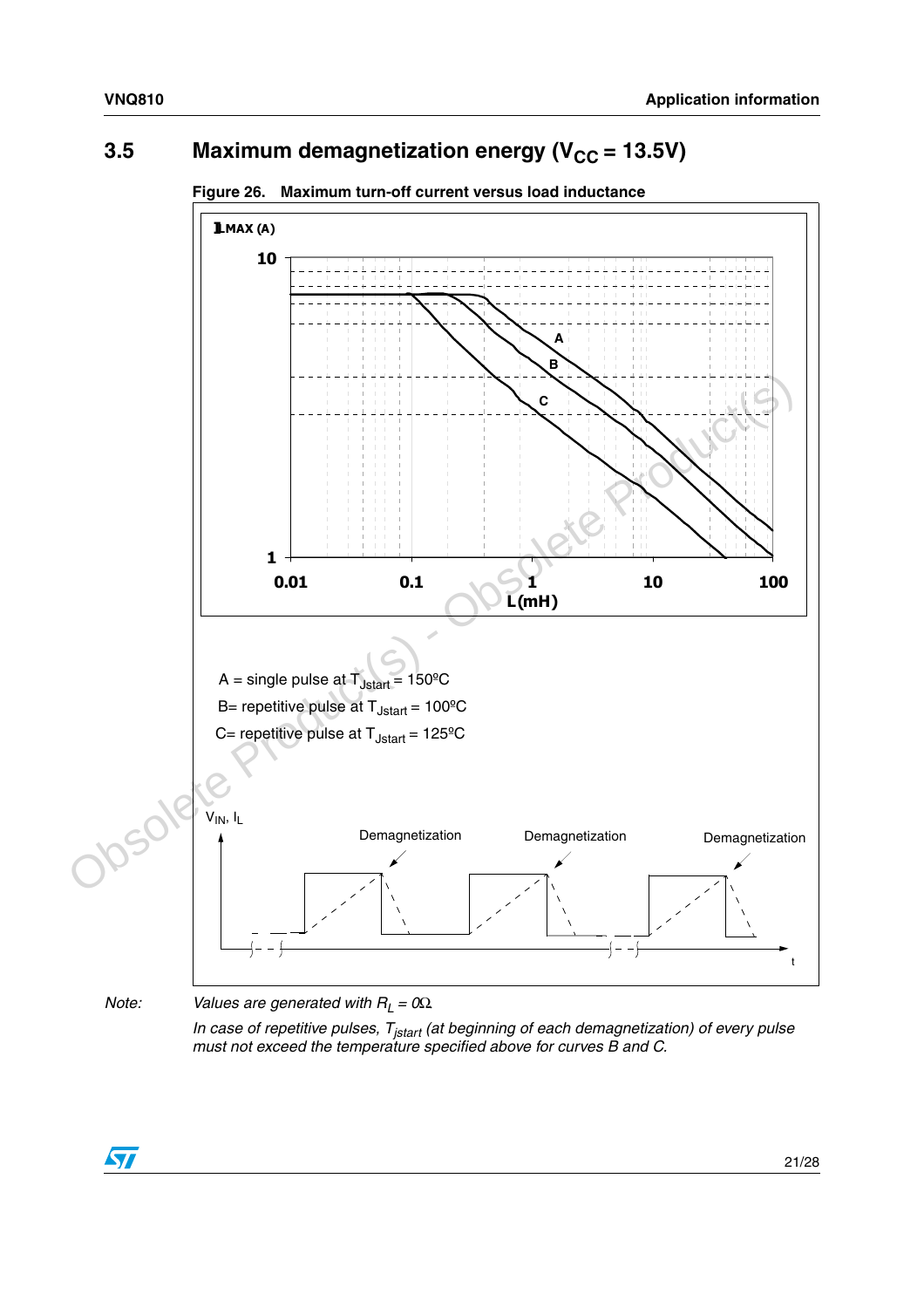### <span id="page-21-0"></span>**4 Package and PCB thermal data**

### <span id="page-21-1"></span>**4.1 SO-28 thermal data**

### <span id="page-21-3"></span>**Figure 27. SO-28 PC board**



*Note: Layout condition of Rth and Zth measurements (PCB FR4 area = 58mm x 58mm, PCB thickness = 2mm, Cu thickness = 35µm, Copper areas: 0.5 cm2, 3 cm2, 6 cm2).*

<span id="page-21-2"></span>

| Table 14. | Thermal calculation according to the PCB heatsink area |  |
|-----------|--------------------------------------------------------|--|
|           |                                                        |  |

| Note: | Table 14.  |                   | Thermal calculation according to the PCB heatsink area              | Layout condition of $R_{th}$ and $Z_{th}$ measurements (PCB FR4 area = 58mm x 58mm, PCB<br>thickness = 2mm, Cu thickness = $35\mu$ m, Copper areas: 0.5 cm <sup>2</sup> , 3 cm <sup>2</sup> , 6 cm <sup>2</sup> ). |                                            |
|-------|------------|-------------------|---------------------------------------------------------------------|--------------------------------------------------------------------------------------------------------------------------------------------------------------------------------------------------------------------|--------------------------------------------|
|       | Chip 1     | Chip <sub>2</sub> | $T_{\rm jchip1}$                                                    | T <sub>jchip2</sub>                                                                                                                                                                                                | <b>Note</b>                                |
|       | <b>ON</b>  | <b>OFF</b>        | $R_{thA}$ x $P_{dchip1}$ + $T_{amb}$                                | $R_{thC}$ x $P_{dchip1}$ + $T_{amb}$                                                                                                                                                                               |                                            |
|       | <b>OFF</b> | <b>ON</b>         | $R_{thC}$ x $P_{dchip2}$ + $T_{amb}$                                | $R_{thA}$ x $P_{dchip2}$ + $T_{amb}$                                                                                                                                                                               |                                            |
|       | <b>ON</b>  | ON                | $RthB$ x ( $Pdchip1 + Pdchip2$ ) +<br>$T_{amb}$                     | $R_{thB}$ x ( $P_{dchip1}$ + $P_{dchip2}$ ) +<br>$\mathsf{T}_{\mathsf{amb}}$                                                                                                                                       | $P_{\text{dchip1}} = P_{\text{dchip2}}$    |
|       | <b>ON</b>  | <b>ON</b>         | $(RthA × Pdchip1) + RthC ×$<br>$P_{\text{dchip2}} + T_{\text{amb}}$ | $(RthA × Pdchip2) + RthC ×$<br>$P_{dchip1} + T_{amb}$                                                                                                                                                              | $P_{\text{dchip1}} \neq P_{\text{dchip2}}$ |
|       |            |                   | $RthA$ = thermal resistance junction to ambient with one chip ON    |                                                                                                                                                                                                                    |                                            |
|       |            |                   |                                                                     | $RthB$ = thermal resistance junction to ambient with both chips ON and $Pdchip1 = Pdchip2$                                                                                                                         |                                            |
|       |            |                   | $R_{thC}$ = mutual thermal resistance                               |                                                                                                                                                                                                                    |                                            |
|       |            |                   |                                                                     |                                                                                                                                                                                                                    |                                            |



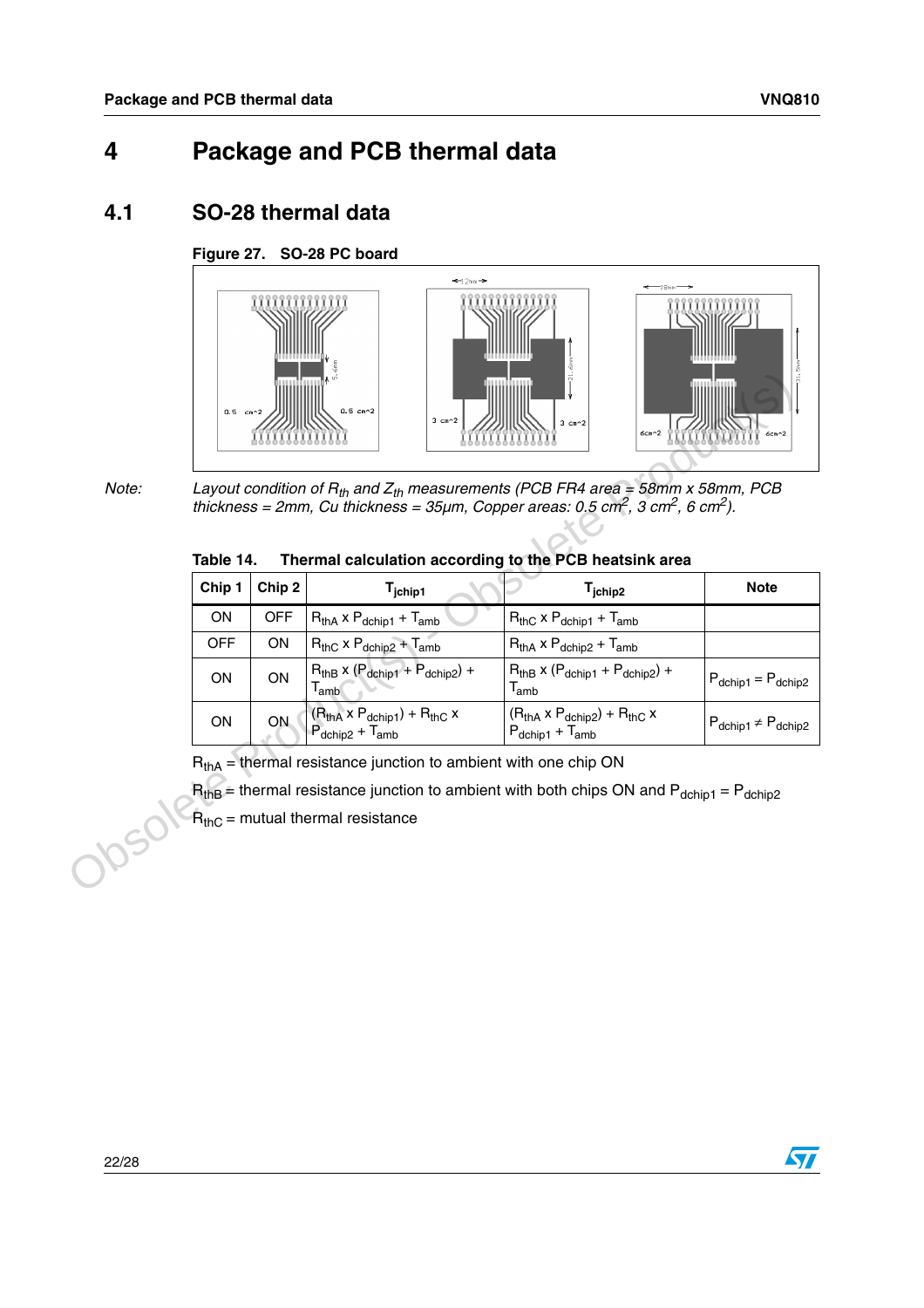

<span id="page-22-0"></span>Figure 28. R<sub>thi-amb</sub> Vs PCB copper area in open box free air condition



<span id="page-22-1"></span>**Figure 29. Thermal impedance junction ambient single pulse** 

23/28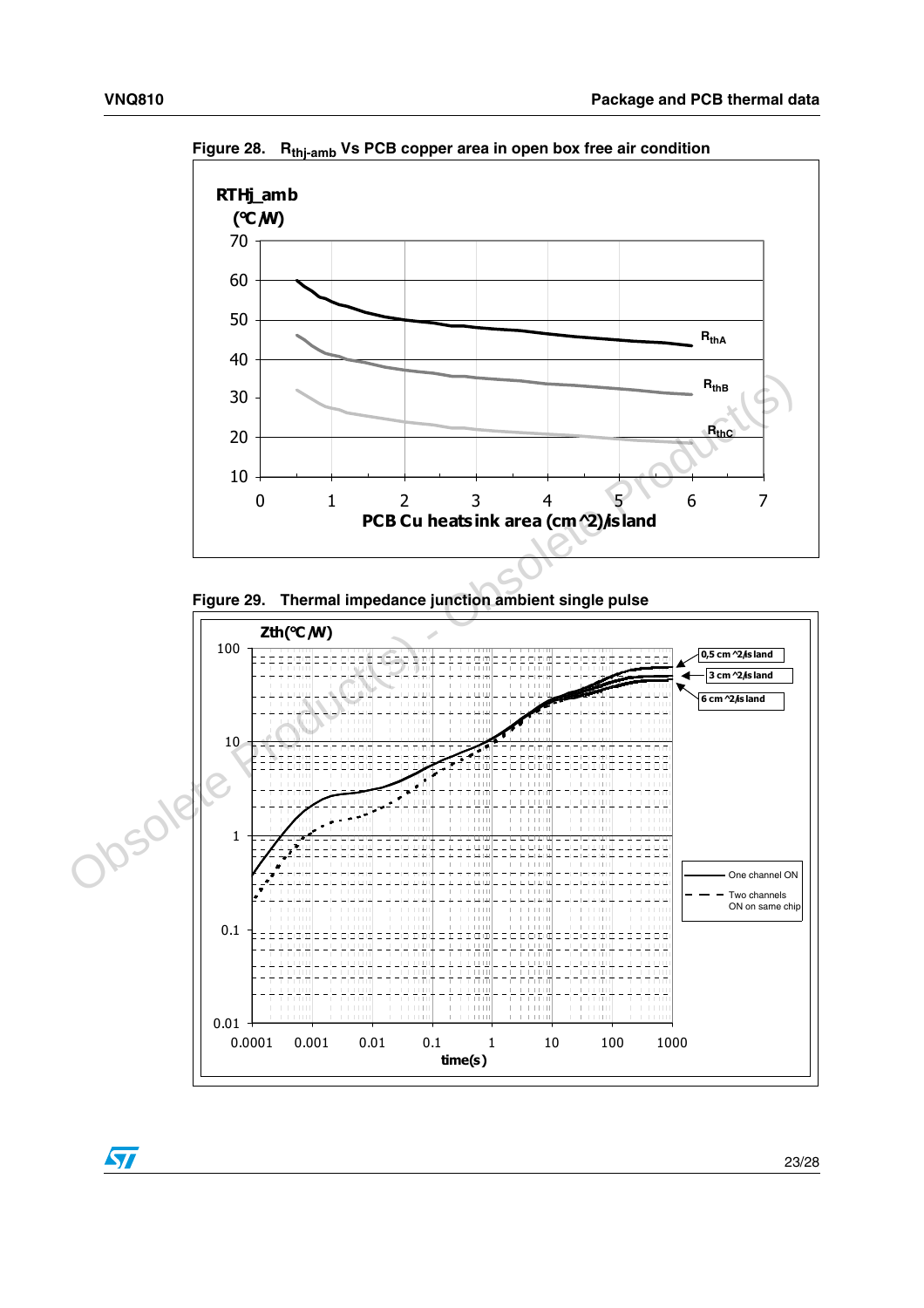$\sqrt{2}$ 

**Equation 1**: pulse calculation formula

 $Z_{TH\delta} = R_{TH} \cdot \delta + Z_{THtp} (1 - \delta)$ where  $\delta = \mathfrak{t}_{\mathsf{p}} /$  T



<span id="page-23-1"></span>

| Area / island (cm <sup>2</sup> ) | <b>Footprint</b> | 6  |
|----------------------------------|------------------|----|
| $R1 = R7 = R13 = R15$ (°C/W)     | 0.35             |    |
| $R2 = R8 = R14 = R16 (°C/W)$     | 1.8              |    |
| $R3 = R9 (°C/W)$                 | 4.5              |    |
| $R4 = R10 (°C/W)$                | 11               |    |
| $R5 = R11 (°C/W)$                | 15               |    |
| $R6 = R12$ (°C/W)                | 30               | 13 |
| $C1 = C7 = C13 = C15$ (W.s/°C)   | 0.0001           |    |
| $C2 = C8 = C14 = C16$ (W.s/°C)   | 7E-04            |    |
| $C3 = C9$ (W.s/°C)               | 6E-03            |    |
| $C4 = C10 (W.s^{\circ}C)$        | 0.2              |    |
| $C5 = C11$ (W.s/°C)              | 1.5              |    |
| $C6 = C12$ (W.s/°C)              | 5                | 8  |
| $R17 = R18$ (°C/W)               | 150              |    |

<span id="page-23-0"></span>Table 15. **Thermal parameters**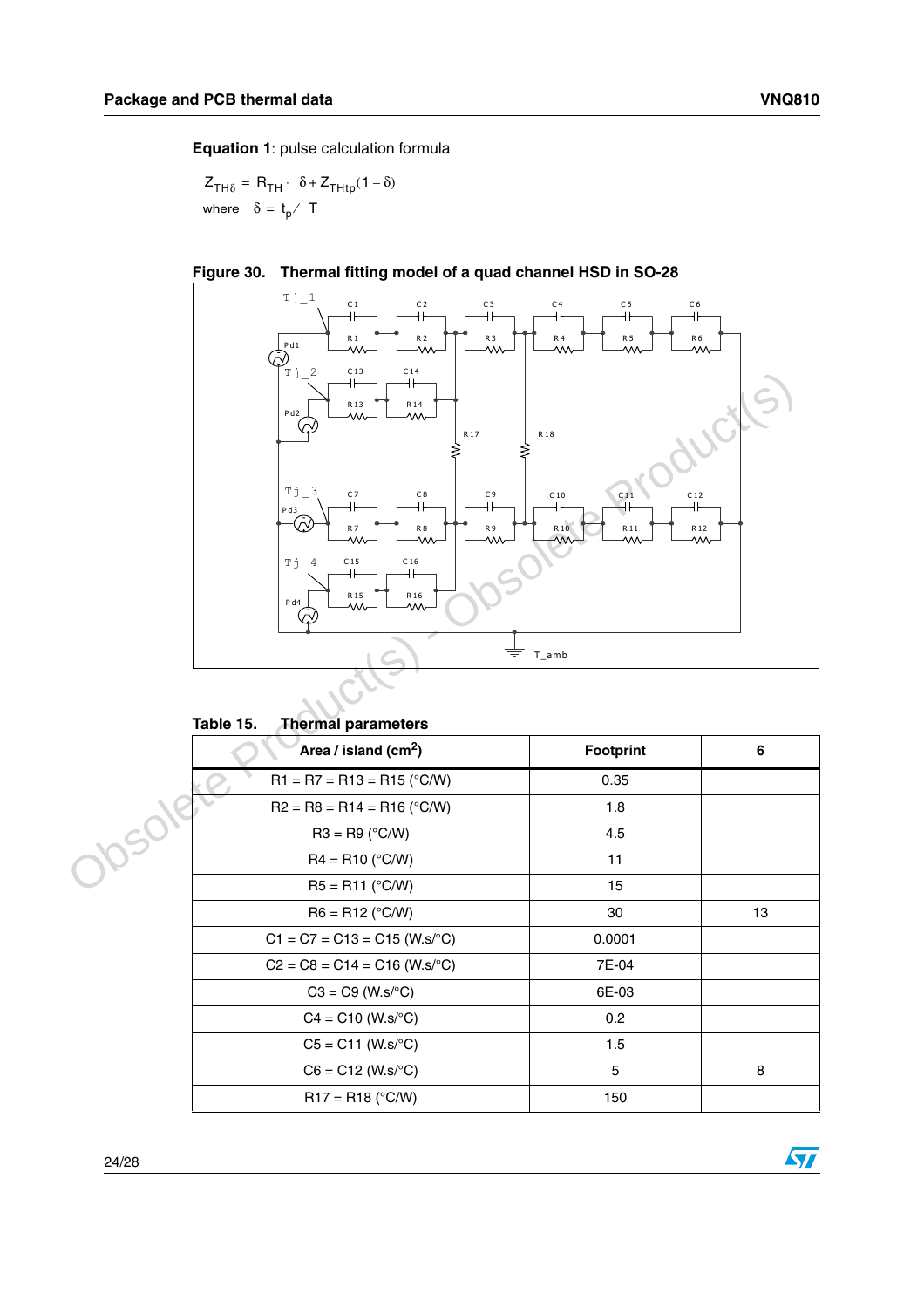### <span id="page-24-0"></span>**5 Package and packing information**

### <span id="page-24-1"></span>**5.1 ECOPACK® packages**

In order to meet environmental requirements, ST offers these devices in  $ECOPACK^{\circledast}$ packages. These packages have a Lead-free second-level interconnect. The category of Second-Level Interconnect is marked on the package and on the inner box label, in compliance with JEDEC Standard JESD97. The maximum ratings related to soldering conditions are also marked on the inner box label.

ECOPACK is an ST trademark. ECOPACK specifications are available at: www.st.com.



<span id="page-24-3"></span>**Figure 31. SO-28 package dimensions**

<span id="page-24-2"></span>

| Table 16. | SO-28 mechanical data |  |
|-----------|-----------------------|--|
|           |                       |  |

| <b>Symbol</b>             | <b>Millimeters</b> |                  |       |  |
|---------------------------|--------------------|------------------|-------|--|
|                           | Min.               | Typ.             | Max.  |  |
| $\boldsymbol{\mathsf{A}}$ |                    |                  | 2.65  |  |
| a1                        | 0.10               |                  | 0.30  |  |
| b                         | 0.35               |                  | 0.49  |  |
| b1                        | 0.23               |                  | 0.32  |  |
| ${\bf C}$                 |                    | 0.50             |       |  |
| c1                        |                    | 45° (typ.)       |       |  |
| D                         | 17.7               |                  | 18.1  |  |
| E                         | 10.00              |                  | 10.65 |  |
| ${\bf e}$                 |                    | 1.27             |       |  |
| e3                        |                    | 16.51            |       |  |
| $\mathsf F$               | 7.40               |                  | 7.60  |  |
| L                         | 0.40               |                  | 1.27  |  |
| $\mathbf S$               |                    | $8^\circ$ (max.) |       |  |



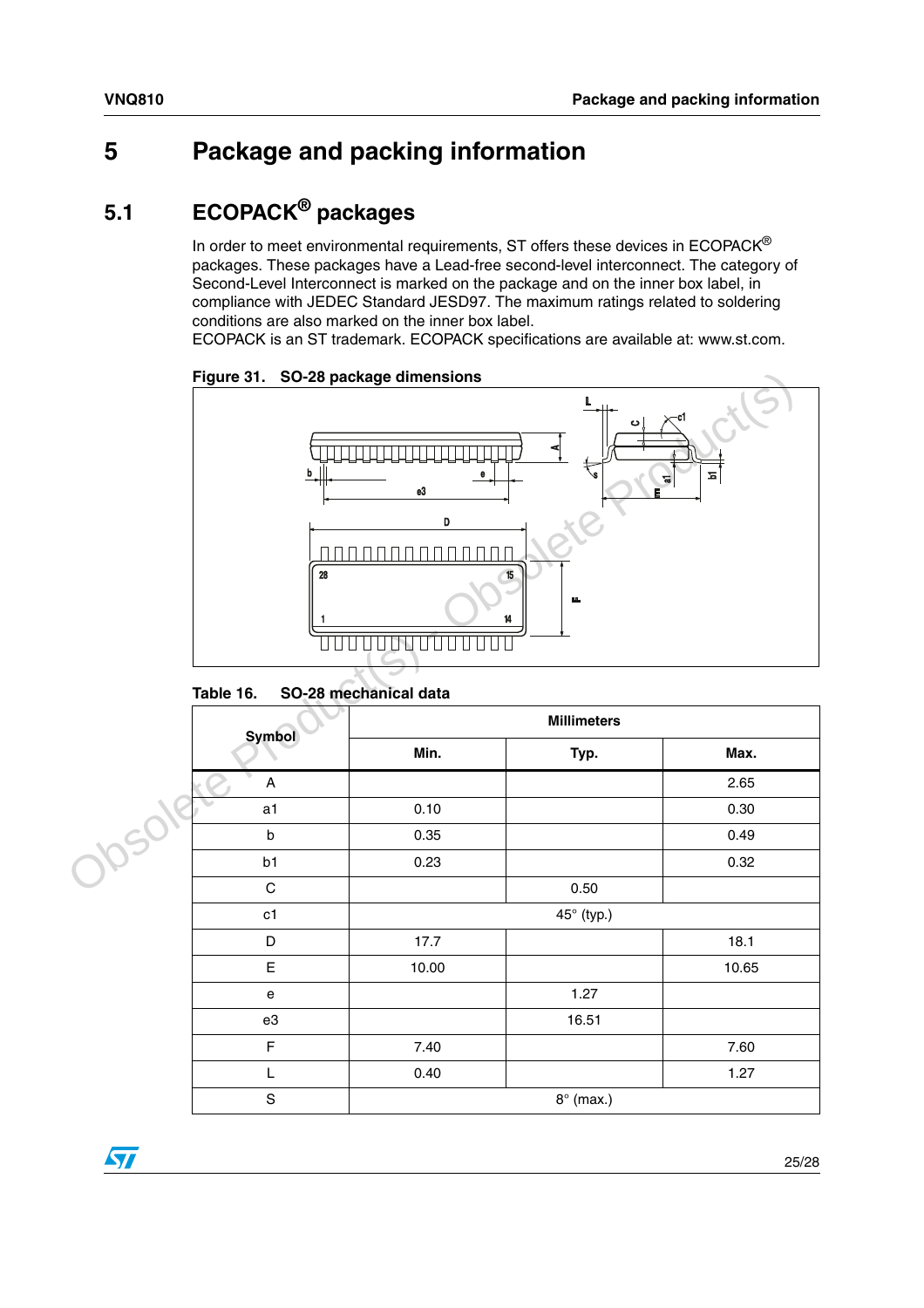57

### <span id="page-25-0"></span>**5.2 SO-28 packing information**

#### <span id="page-25-1"></span>**Figure 32. SO-28 tube shipment (no suffix)**



#### <span id="page-25-2"></span>**Figure 33. SO-28 tape and reel shipment (suffix "TR")**

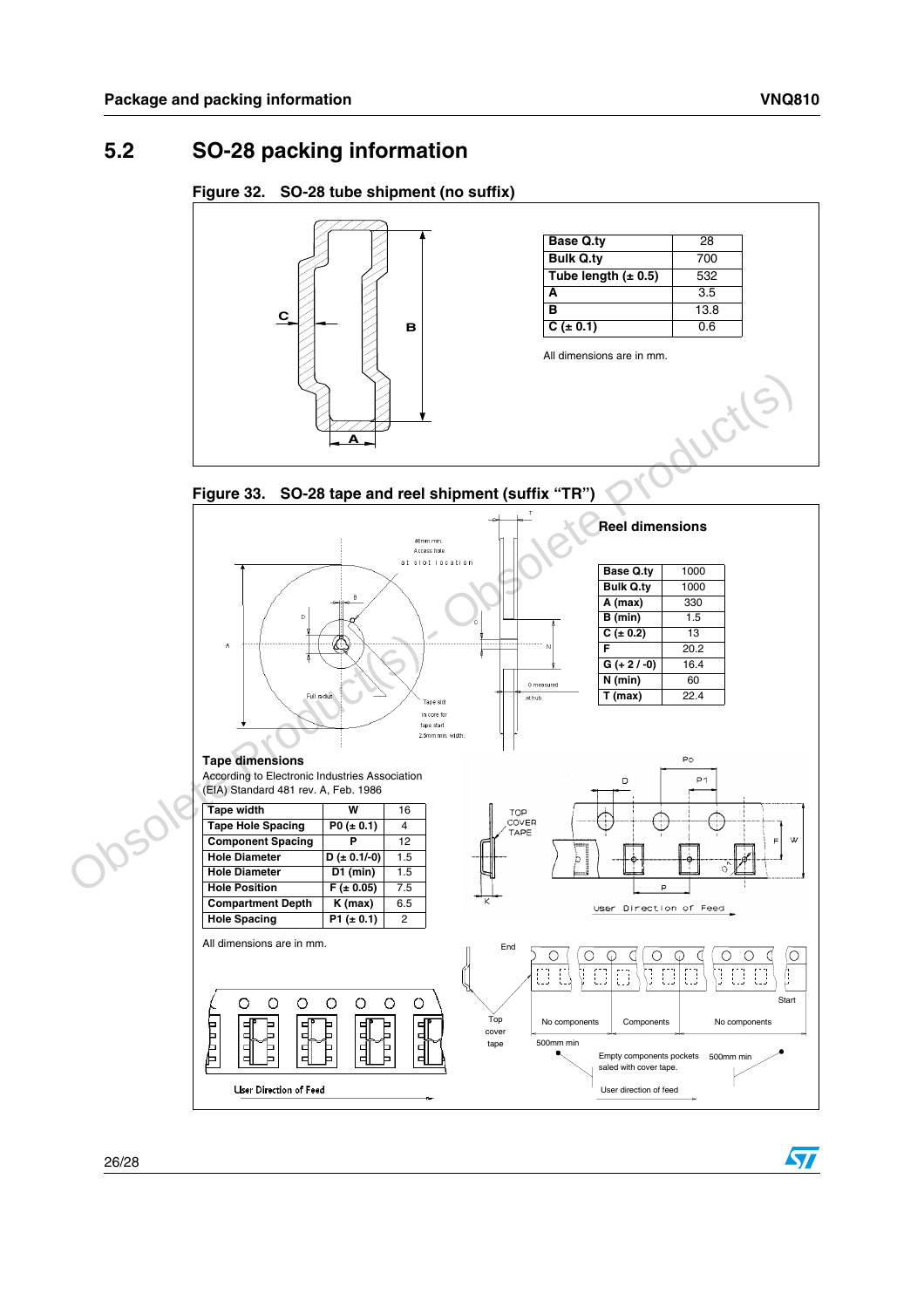## <span id="page-26-0"></span>**6 Revision history**

<span id="page-26-1"></span>

| Table 17. | <b>Document revision history</b> |  |
|-----------|----------------------------------|--|
|-----------|----------------------------------|--|

|                   | <b>Date</b> | <b>Revision</b> | <b>Changes</b>                                                                                                                                                                                                                                                                                                                                                                                                                 |  |  |
|-------------------|-------------|-----------------|--------------------------------------------------------------------------------------------------------------------------------------------------------------------------------------------------------------------------------------------------------------------------------------------------------------------------------------------------------------------------------------------------------------------------------|--|--|
|                   | 09-Sep-2004 | $\mathbf{1}$    | Initial release.                                                                                                                                                                                                                                                                                                                                                                                                               |  |  |
|                   | 03-May-2006 | $\mathbf{2}$    | Minor changes<br>Current and voltage convention update (page 3).<br>Configuration diagram (top view) & suggested connections for unused<br>and n.c. pins insertion (page 3).<br>6 cm2 Cu condition insertion in thermal data table (page 4).<br>V <sub>CC</sub> - output diode section update (page 4).<br>Protections note insertion (page 5)<br>Revision history table insertion (page 20).<br>Disclaimers update (page 21). |  |  |
|                   | 01-Dec-2008 | 3               | Document reformatted and restructured.<br>Added contents, list of tables and figures.<br>Added ECOPACK <sup>®</sup> packages information.                                                                                                                                                                                                                                                                                      |  |  |
|                   | 25-Sep-2013 | $\overline{4}$  | Updated disclaimer.                                                                                                                                                                                                                                                                                                                                                                                                            |  |  |
| Josolete Productl |             |                 |                                                                                                                                                                                                                                                                                                                                                                                                                                |  |  |

 $\sqrt{2}$